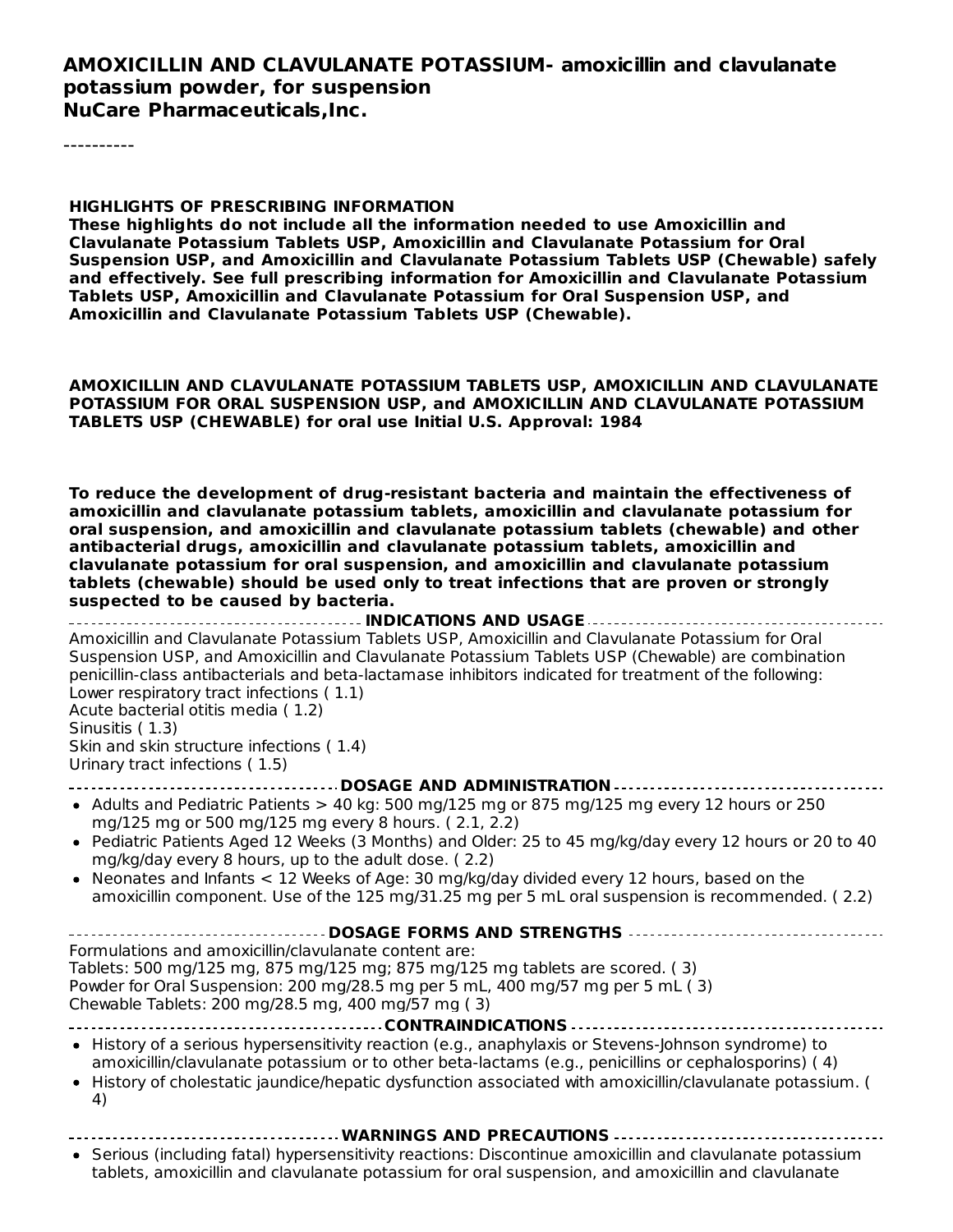tablets, amoxicillin and clavulanate potassium for oral suspension, and amoxicillin and clavulanate potassium tablets (chewable) if a reaction occurs. ( 5.1)

- Hepatic dysfunction and cholestatic jaundice: Discontinue if signs/symptoms of hepatitis occur. Monitor liver function tests in patients with hepatic impairment. ( 5.2)
- Clostridium difficile-associated diarrhea (CDAD): Evaluate patients if diarrhea occurs. ( 5.3)
- Patients with mononucleosis who receive amoxicillin/clavulanate potassium develop skin rash. Avoid amoxicillin/clavulanate potassium use in these patients. ( 5.4)
- Overgrowth: The possibility of superinfections with fungal or bacterial pathogens should be considered during therapy. ( 5.5)

| The most frequently reported adverse effects were diarrhea/loose stools (9%), nausea (3%), skin rashes<br>and urticaria $(3\%)$ , vomiting $(1\%)$ and vaginitis $(1\%)$ (6.1) |
|--------------------------------------------------------------------------------------------------------------------------------------------------------------------------------|
| To report SUSPECTED ADVERSE REACTIONS, contact Teva Pharmaceuticals USA, Inc. at 1-<br>888-838-2872 or FDA at 1-800-FDA-1088 or www.fda.gov/medwatch.                          |
|                                                                                                                                                                                |
| • Coadministration with probenecid is not recommended. (7.1)                                                                                                                   |
| • Concomitant use of amoxicillin/clavulanate potassium and oral anticoagulants may increase the<br>prolongation of prothrombin time. (7.2)                                     |
| • Coadministration with allopurinol increases the risk of rash. (7.3)                                                                                                          |
|                                                                                                                                                                                |

Amoxicillin/clavulanate potassium may reduce efficacy of oral contraceptives. ( 7.4)

#### **USE IN SPECIFIC POPULATIONS**

- Pediatric Use: Modify dose in patients 12 weeks or younger. ( 8.4)
- Renal Impairment; Dosage adjustment is recommended for severe renal impairment (GFR< 30 mL/min). ( 2.3, 8.6)

#### **See 17 for PATIENT COUNSELING INFORMATION.**

**Revised: 7/2018**

#### **FULL PRESCRIBING INFORMATION: CONTENTS\***

#### **1 INDICATIONS AND USAGE**

- 1.1 Lower Respiratory Tract Infections
- 1.2 Acute Bacterial Otitis Media
- 1.3 Sinusitis
- 1.4 Skin and Skin Structure Infections
- 1.5 Urinary Tract Infections
- 1.6 Limitations of Use

#### **2 DOSAGE AND ADMINISTRATION**

- 2.1 Adults
- 2.2 Pediatric Patients
- 2.3 Patients With Renal Impairment
- 2.4 Directions for Mixing Oral Suspension

### **3 DOSAGE FORMS AND STRENGTHS**

#### **4 CONTRAINDICATIONS**

- 4.1 Serious Hypersensitivity Reactions
- 4.2 Cholestatic Jaundice/Hepatic Dysfunction

#### **5 WARNINGS AND PRECAUTIONS**

- 5.1 Hypersensitivity Reactions
- 5.2 Hepatic Dysfunction
- 5.3 Clostridium Difficile Associated Diarrhea (CDAD)
- 5.4 Skin Rash in Patients With Mononucleosis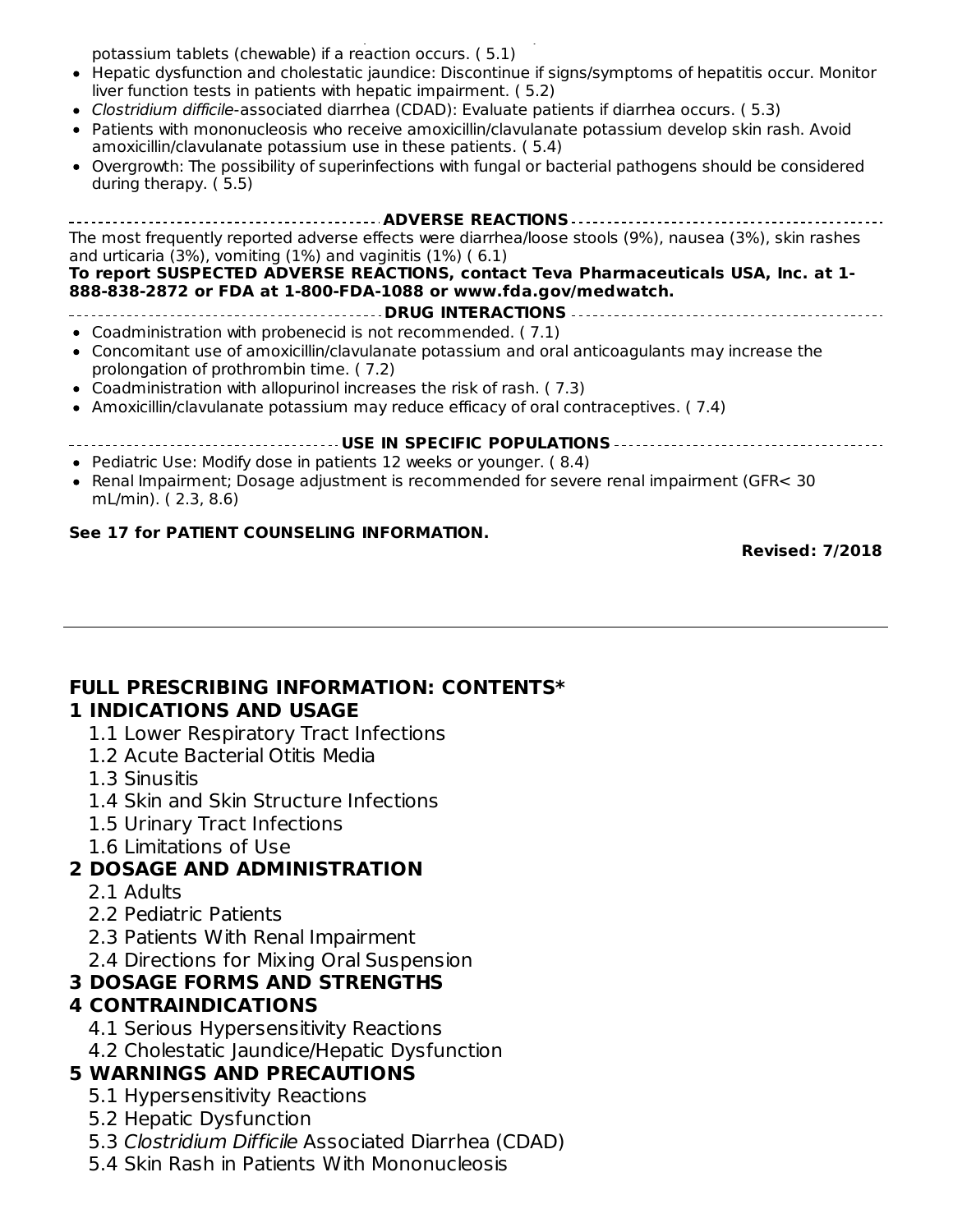- 5.5 Potential for Microbial Overgrowth
- 5.6 Phenylketonurics
- 5.7 Development of Drug-Resistant Bacteria

## **6 ADVERSE REACTIONS**

- 6.1 Clinical Trials Experience
- 6.2 Postmarketing Experience

### **7 DRUG INTERACTIONS**

- 7.1 Probenecid
- 7.2 Oral Anticoagulants
- 7.3 Allopurinol
- 7.4 Oral Contraceptives
- 7.5 Effects on Laboratory Tests

## **8 USE IN SPECIFIC POPULATIONS**

- 8.1 Pregnancy
- 8.2 Labor and Delivery
- 8.3 Nursing Mothers
- 8.4 Pediatric Use
- 8.5 Geriatric Use
- 8.6 Dosing in Renal Impairment

## **10 OVERDOSAGE**

### **11 DESCRIPTION**

## **12 CLINICAL PHARMACOLOGY**

- 12.1 Mechanism of Action
- 12.3 Pharmacokinetics
- 12.4 Microbiology

## **13 NONCLINICAL TOXICOLOGY**

13.1 Carcinogenesis, Mutagenesis, Impairment of Fertility

## **14 CLINICAL STUDIES**

14.1 Lower Respiratory Tract and Complicated Urinary Tract Infections

14.2 Acute Bacterial Otitis Media and Diarrhea in Pediatric Patients

### **15 REFERENCES**

## **16 HOW SUPPLIED/STORAGE AND HANDLING**

### **17 PATIENT COUNSELING INFORMATION**

17.1 Information for Patients

 $\ast$  Sections or subsections omitted from the full prescribing information are not listed.

## **FULL PRESCRIBING INFORMATION**

## **1 INDICATIONS AND USAGE**

To reduce the development of drug-resistant bacteria and maintain the effectiveness of Amoxicillin and Clavulanate Potassium Tablets USP, Amoxicillin and Clavulanate Potassium for Oral Suspension USP, and Amoxicillin and Clavulanate Potassium Tablets USP (Chewable) and other antibacterial drugs, Amoxicillin and Clavulanate Potassium Tablets USP, Amoxicillin and Clavulanate Potassium for Oral Suspension USP, and Amoxicillin and Clavulanate Potassium Tablets USP (Chewable) should be used only to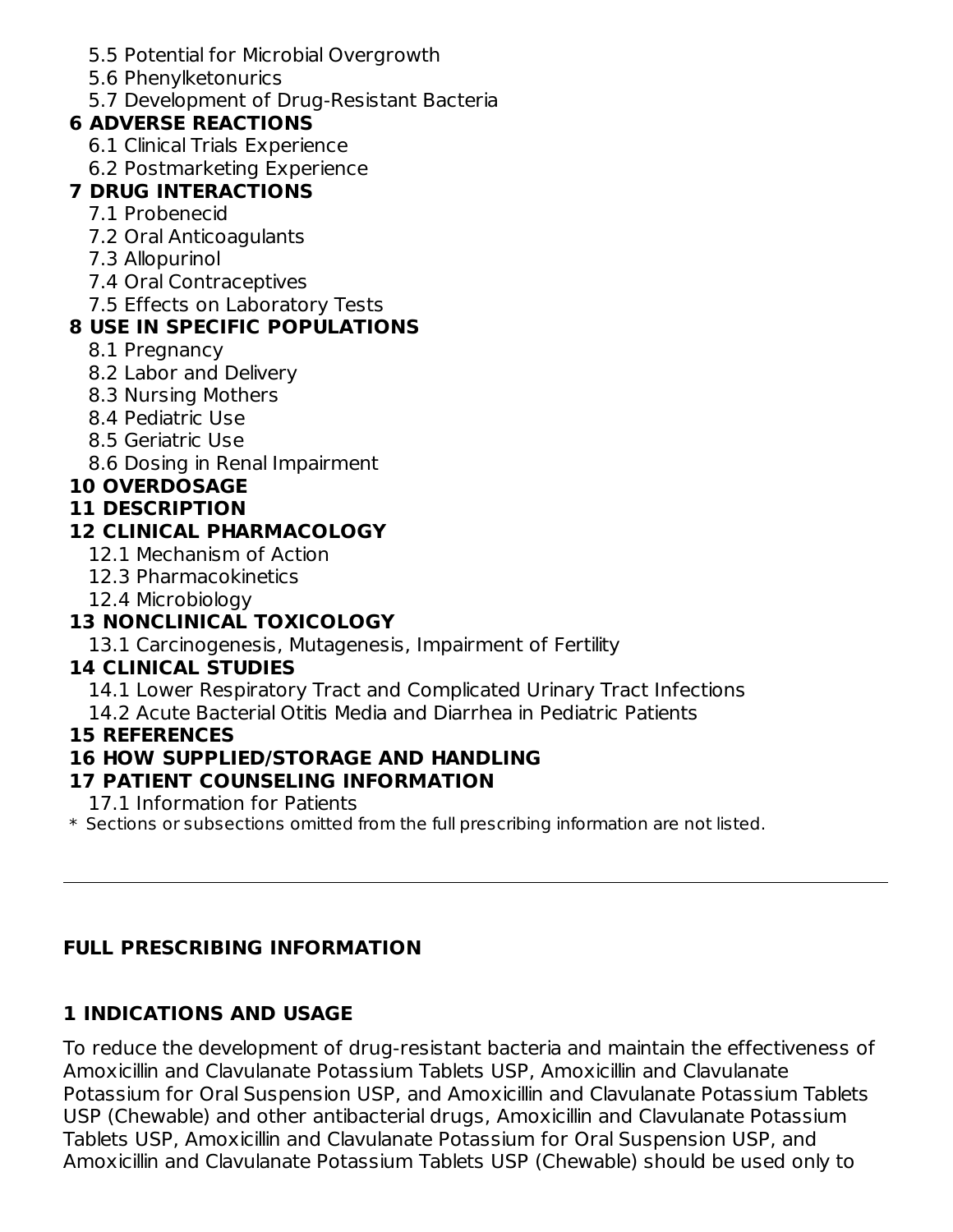treat infections that are proven or strongly suspected to be caused by susceptible bacteria. When culture and susceptibility information are available, they should be considered in selecting or modifying antibacterial therapy. In the absence of such data, local epidemiology and susceptibility patterns may contribute to the empiric selection of therapy.

Amoxicillin and Clavulanate Potassium Tablets USP, Amoxicillin and Clavulanate Potassium for Oral Suspension USP, and Amoxicillin and Clavulanate Potassium Tablets USP (Chewable) are combination penicillin-class antibacterials and beta-lactamase inhibitors indicated in the treatment of infections due to susceptible isolates of the designated bacteria in the conditions listed below\*:

### **1.1 Lower Respiratory Tract Infections**

– caused by beta-lactamase–producing isolates of Haemophilus influenzae and Moraxella catarrhalis.

### **1.2 Acute Bacterial Otitis Media**

– caused by beta-lactamase–producing isolates of H. influenzae and M. catarrhalis.

### **1.3 Sinusitis**

– caused by beta-lactamase–producing isolates of H. influenzae and M. catarrhalis.

### **1.4 Skin and Skin Structure Infections**

– caused by beta-lactamase–producing isolates of Staphylococcus aureus, Escherichia coli, and Klebsiella species.

### **1.5 Urinary Tract Infections**

– caused by beta-lactamase–producing isolates of E. coli, Klebsiella species, and Enterobacter species.

### **1.6 Limitations of Use**

– When susceptibility test results show susceptibility to amoxicillin, USP, indicating no beta-lactamase production, Amoxicillin and Clavulanate Potassium Tablets USP, Amoxicillin and Clavulanate Potassium for Oral Suspension USP, and Amoxicillin and Clavulanate Potassium Tablets USP (Chewable) should not be used.

### **2 DOSAGE AND ADMINISTRATION**

Amoxicillin and Clavulanate Potassium Tablets, Amoxicillin and Clavulanate Potassium for Oral Suspension, and Amoxicillin and Clavulanate Potassium Tablets (Chewable) may be taken without regard to meals; however, absorption of clavulanate potassium is enhanced when Amoxicillin and Clavulanate Potassium Tablets, Amoxicillin and Clavulanate Potassium for Oral Suspension, and Amoxicillin and Clavulanate Potassium Tablets (Chewable) are administered at the start of a meal. To minimize the potential for gastrointestinal intolerance, Amoxicillin and Clavulanate Potassium Tablets, Amoxicillin and Clavulanate Potassium for Oral Suspension, and Amoxicillin and Clavulanate Potassium Tablets (Chewable) should be taken at the start of a meal.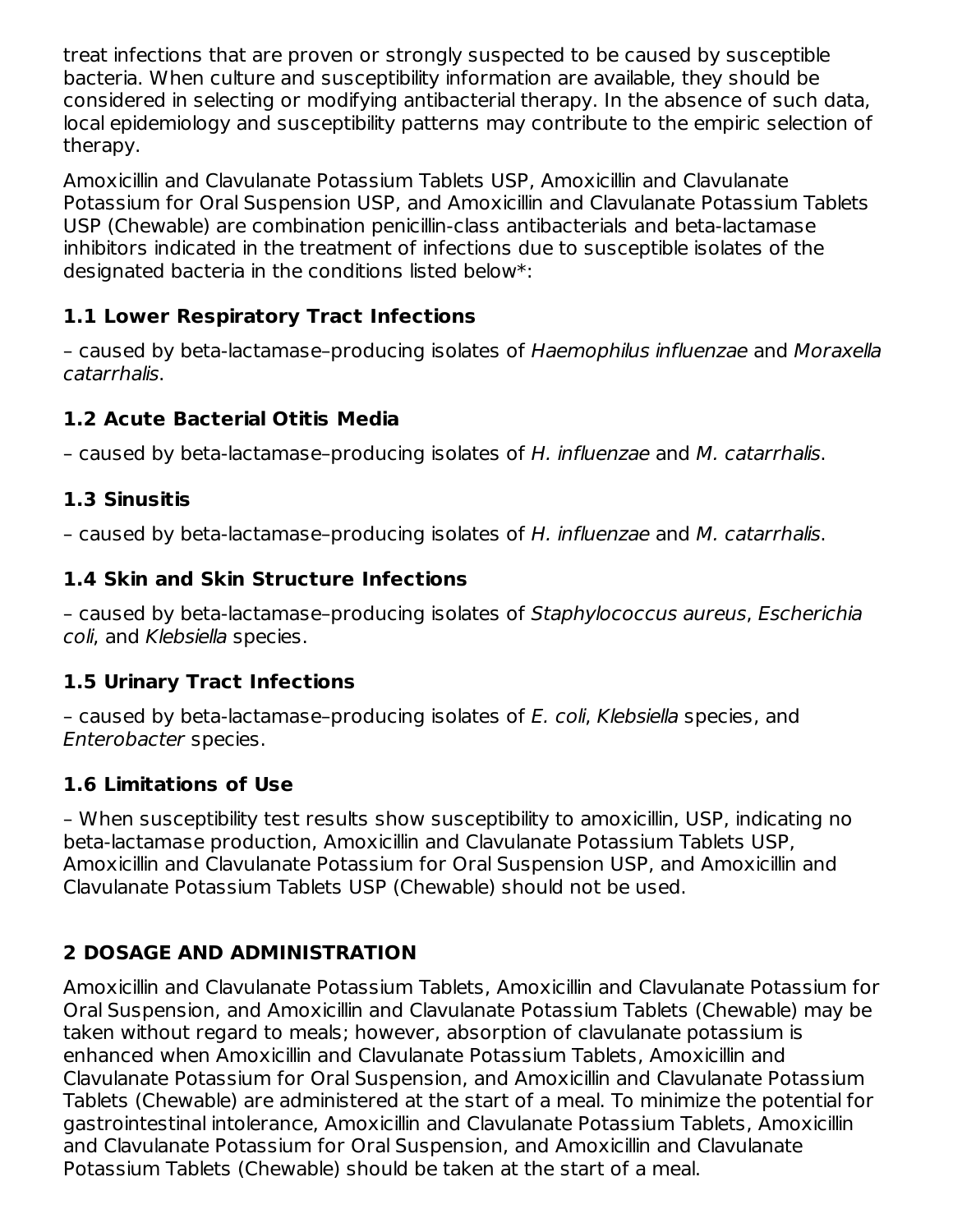### **2.1 Adults**

The usual adult dose is one 500 mg/125 mg Amoxicillin and Clavulanate Potassium Tablet every 12 hours or one 250 mg/125 mg Amoxicillin and Clavulanate Potassium Tablet every 8 hours. For more severe infections and infections of the respiratory tract, the dose should be one 875 mg/125 mg Amoxicillin and Clavulanate Potassium Tablet every 12 hours or one 500 mg/125 mg Amoxicillin and Clavulanate Potassium Tablet every 8 hours. Adults who have difficulty swallowing may be given the 125 mg/31.25 mg per 5 mL or 250 mg/62.5 mg per 5 mL suspension in place of the 500 mg/125 mg tablet. The 200 mg/28.5 mg per 5 mL suspension or the 400 mg/57 mg per 5 mL suspension may be used in place of the 875 mg/125 mg tablet.

Two 250 mg/125 mg Amoxicillin and Clavulanate Potassium Tablets should not be substituted for one 500 mg/125 mg Amoxicillin and Clavulanate Potassium Tablet. Since both the 250 mg/125 mg and 500 mg/125 mg Amoxicillin and Clavulanate Potassium Tablets contain the same amount of clavulanic acid (125 mg, as the potassium salt), two 250 mg/125 mg tablets are not equivalent to one 500 mg/125 mg Amoxicillin and Clavulanate Potassium Tablet.

The 250 mg/125 mg Amoxicillin and Clavulanate Potassium Tablet and the 250 mg/62.5 mg chewable tablet should not be substituted for each other, as they are not interchangeable. The 250 mg/125 mg Amoxicillin and Clavulanate Potassium Tablet and the 250 mg/62.5 mg chewable tablet do not contain the same amount of clavulanic acid (as the potassium salt). The 250 mg/125 mg Amoxicillin and Clavulanate Potassium Tablet contains 125 mg of clavulanic acid, whereas the 250 mg/62.5 mg chewable tablet contains 62.5 mg of clavulanic acid.

### **2.2 Pediatric Patients**

Based on the amoxicillin component, Amoxicillin and Clavulanate Potassium for Oral Suspension should be dosed as follows:

Neonates and Infants Aged < 12 Weeks (< 3 Months): The recommended dose of Amoxicillin and Clavulanate Potassium for Oral Suspension is 30 mg/kg/day divided every 12 hours, based on the amoxicillin component. Experience with the 200 mg/28.5 mg per 5 mL formulation in this age group is limited, and thus, use of the 125 mg/31.25 mg per 5 mL oral suspension is recommended.

Patients Aged 12 Weeks (3 Months) and Older: See dosing regimens provided in **Table 1**. The every 12 hour regimen is recommended as it is associated with significantly less diarrhea *[see Clinical Studies (14.2)]*. However, the every 12 hour suspension (200 mg/28.5 mg per 5 mL and 400 mg/57 mg per 5 mL) and chewable tablets (200 mg/28.5 mg and 400 mg/57 mg) contain aspartame and should not be used by phenylketonurics. [see Warnings and Precautions ( 5.6)]

| Table 1: Dosing in Patients Aged 12 Weeks (3 Months) and Older |                                                                       |                 |  |  |
|----------------------------------------------------------------|-----------------------------------------------------------------------|-----------------|--|--|
| <b>INFECTION</b><br><b>DOSING REGIMEN</b>                      |                                                                       |                 |  |  |
|                                                                | Every 12 hours   Every 8 hours                                        |                 |  |  |
|                                                                | 200 mg/28.5 mg                                                        | 125 mg/31.25 mg |  |  |
|                                                                | per 5 mL or                                                           | per 5 mL or     |  |  |
|                                                                | $ 400 \text{ mg}}/57 \text{ mg per}  250 \text{ mg}}/62.5 \text{ mg}$ |                 |  |  |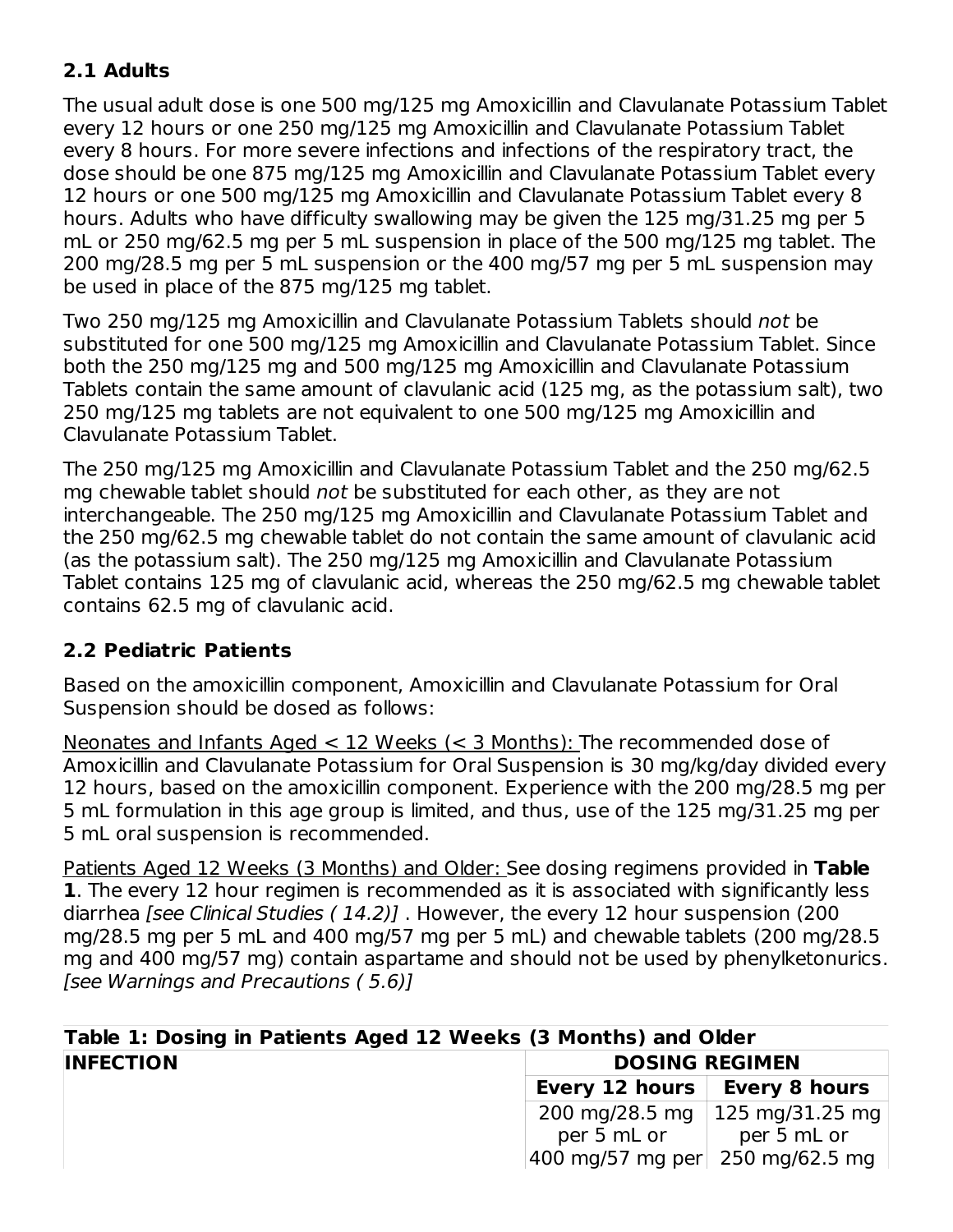|                                                       | 5 mL                | per 5 mL          |
|-------------------------------------------------------|---------------------|-------------------|
|                                                       | oral suspension $*$ | oral suspension * |
| Otitis media $†$ , sinusitis, lower respiratory tract | 45 mg/kg/day        | 40 mg/kg/day      |
| infections, and more severe infections                | every 12 hours      | every 8 hours     |
| Less severe infections                                | 25 mg/kg/day        | 20 mg/kg/day      |
|                                                       | every 12 hours      | every 8 hours     |

 $\ast$  Each strength of Amoxicillin and Clavulanate Potassium for Oral Suspension is available as a chewable tablet for use by older children.

† Duration of therapy studied and recommended for acute otitis media is 10 days.

Patients Weighing 40 kg or More: Pediatric patients weighing 40 kg or more should be dosed according to adult recommendations.

The 250 mg/125 mg Amoxicillin and Clavulanate Potassium Tablets should not be used until the child weighs at least 40 kg, due to the different amoxicillin to clavulanic acid ratios in the 250 mg/125 mg Amoxicillin and Clavulanate Potassium Tablets (250/125) versus the 250 mg/62.5 mg Amoxicillin and Clavulanate Potassium Tablets (Chewable) (250/62.5).

### **2.3 Patients With Renal Impairment**

Patients with impaired renal function do not generally require a reduction in dose unless the impairment is severe. Renal impairment patients with a glomerular filtration rate of < 30 mL/min should not receive the 875 mg/125 mg dose. Patients with a glomerular filtration rate of 10 to 30 mL/min should receive 500 mg/125 mg or 250 mg/125 mg every 12 hours, depending on the severity of the infection. Patients with a glomerular filtration rate less than 10 mL/min should receive 500 mg/125 mg or 250 mg/125 mg every 24 hours, depending on severity of the infection.

Hemodialysis patients should receive 500 mg/125 mg or 250 mg/125 mg every 24 hours, depending on severity of the infection. They should receive an additional dose both during and at the end of dialysis.

### **2.4 Directions for Mixing Oral Suspension**

Prepare a suspension at time of dispensing as follows: Tap bottle until all the powder flows freely. Add approximately 2/3 of the total amount of water for reconstitution (see **Table 2** below) and shake vigorously to suspend powder. Add remainder of the water and again shake vigorously.

| <b>Table 2: Amount of Water for Mixing Oral Suspension</b>     |                              |                                              |                                                                            |  |  |
|----------------------------------------------------------------|------------------------------|----------------------------------------------|----------------------------------------------------------------------------|--|--|
| <b>Strength</b>                                                | <b>Bottle</b><br><b>Size</b> | <b>Amount of Water</b><br>for Reconstitution | <b>Contents of Each Teaspoonful (5)</b><br>mL                              |  |  |
| $ 200 \text{ mg}/28.5 \text{ mg}  100 \text{ mL} $<br>per 5 mL |                              | 92 mL                                        | 200 mg amoxicillin and 28.5 mg of<br>clavulanic acid as the potassium salt |  |  |
| 400 mg/57 mg<br>per 5 mL                                       | $ 100 \text{ mL} $           | 87 mL                                        | 400 mg amoxicillin and 57 mg of<br>clavulanic acid as the potassium salt   |  |  |

**Note:** Shake oral suspension well before using. Reconstituted suspension must be stored under refrigeration and discarded after 10 days.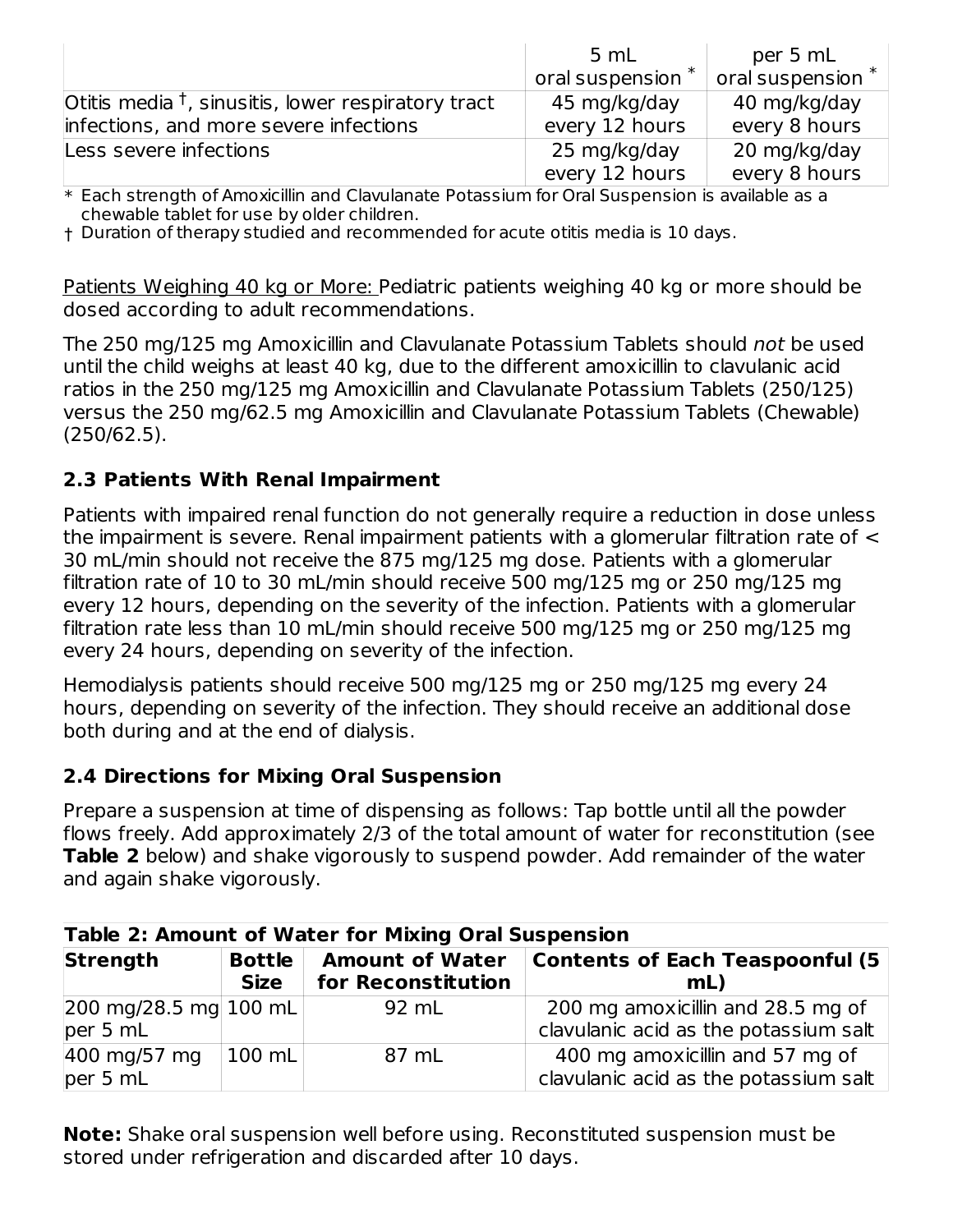## **3 DOSAGE FORMS AND STRENGTHS**

### **Tablets**

500 mg/125 mg Tablets: White, oblong-shaped, biconvex, film-coated, unscored tablets, debossed 93 on one side and 2274 on the other side. Each tablet contains 500 mg amoxicillin as the trihydrate and 125 mg clavulanic acid as the potassium salt.

875 mg/125 mg Tablets: White, capsule-shaped, biconvex, film-coated, scored tablets, debossed 93 on one side and 22 score line 75 on the other side. Each tablet contains 875 mg amoxicillin as the trihydrate and 125 mg clavulanic acid as the potassium salt.

### **Powder for Oral Suspension**

200 mg/28.5 mg per 5 mL: White to off-white, orange-raspberry flavored powder for oral suspension (each 5 mL of reconstituted suspension, when reconstituted according to directions on the container label, contains 200 mg amoxicillin and 28.5 mg of clavulanic acid as the potassium salt).

400 mg/57 mg per 5 mL: White to off-white, orange-raspberry flavored powder for oral suspension (each 5 mL of reconstituted suspension, when reconstituted according to directions on the container label, contains 400 mg amoxicillin and 57 mg of clavulanic acid as the potassium salt).

### **Chewable Tablets**

200 mg/28.5 mg Chewable Tablets: Mottled pink, oval, biconvex, unscored tablets, debossed 93 on one side and 2270 on the other.

400 mg/57 mg Chewable Tablets: Mottled pink, oval, biconvex, unscored tablets, debossed 93 on one side and 2272 on the other.

The 250 mg/125 mg Amoxicillin and Clavulanate Potassium Tablet and the 250 mg/62.5 mg chewable tablet should NOT be substituted for each other, as they are not interchangeable and the 250 mg/125 mg tablet should not be used in children weighing less than 40 kg. The 250 mg/125 mg Amoxicillin and Clavulanate Potassium Tablet and the 250 mg/62.5 mg chewable tablet do not contain the same amount of clavulanic acid. The 250 mg/125 mg Amoxicillin and Clavulanate Potassium Tablet contains 125 mg of clavulanic acid whereas the 250 mg/62.5 mg chewable tablet contains 62.5 mg of clavulanic acid.

Two 250 mg/125 mg Amoxicillin and Clavulanate Potassium Tablets should NOT be substituted for one 500 mg/125 mg Amoxicillin and Clavulanate Potassium Tablet. Since both the 250 mg/125 mg and 500 mg/125 mg Amoxicillin and Clavulanate Potassium Tablets contain the same amount of clavulanic acid (125 mg, as the potassium salt), two 250 mg/125 mg Amoxicillin and Clavulanate Potassium Tablets are not equivalent to one 500 mg/125 mg Amoxicillin and Clavulanate Potassium Tablet.

## **4 CONTRAINDICATIONS**

### **4.1 Serious Hypersensitivity Reactions**

Amoxicillin/clavulanate potassium is contraindicated in patients with a history of serious hypersensitivity reactions (e.g., anaphylaxis or Stevens-Johnson syndrome) to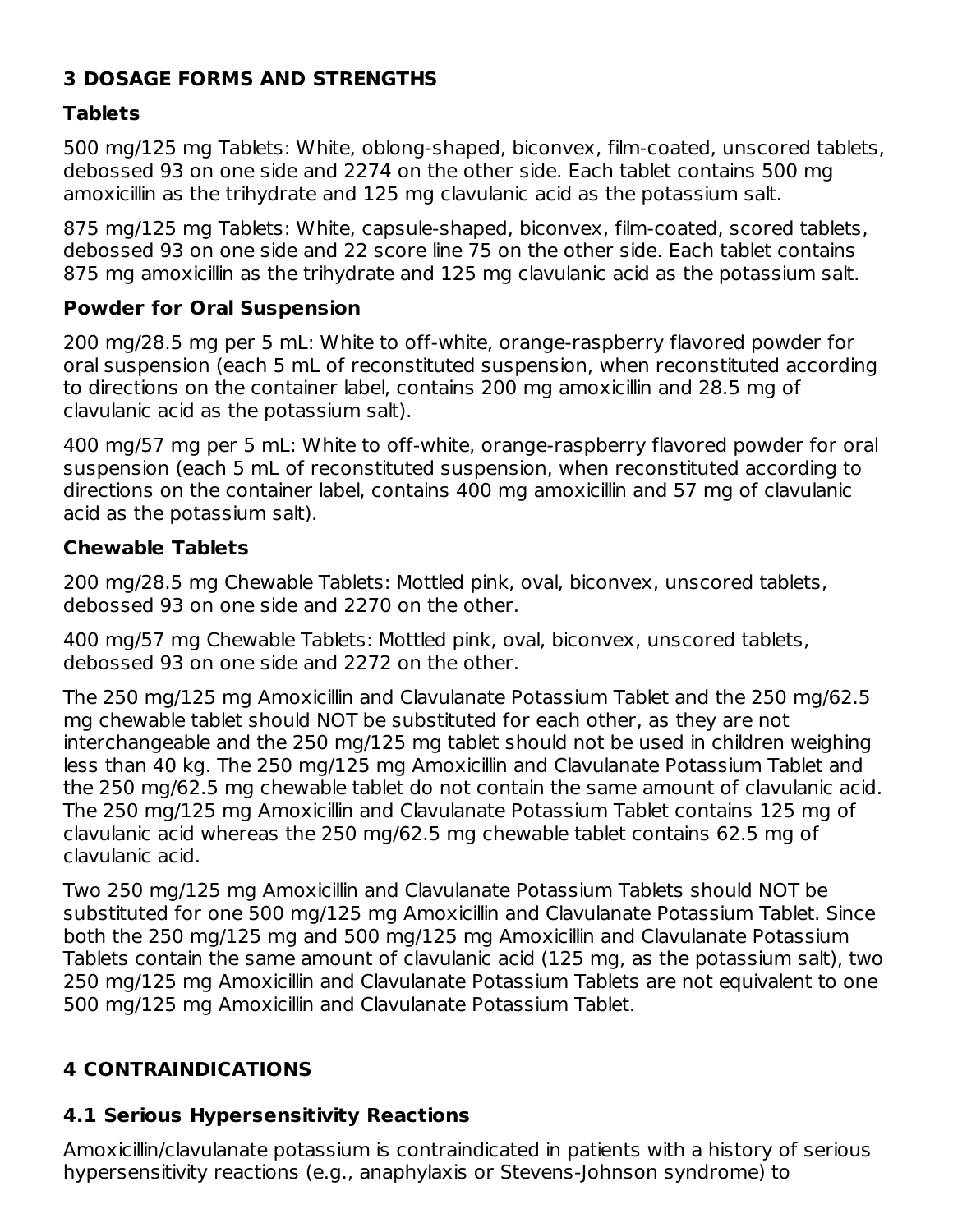amoxicillin, clavulanate or to other beta-lactam antibacterial drugs (e.g., penicillins and cephalosporins).

## **4.2 Cholestatic Jaundice/Hepatic Dysfunction**

Amoxicillin/clavulanate potassium is contraindicated in patients with a previous history of cholestatic jaundice/hepatic dysfunction associated with amoxicillin/clavulanate potassium.

## **5 WARNINGS AND PRECAUTIONS**

## **5.1 Hypersensitivity Reactions**

Serious and occasionally fatal hypersensitivity (anaphylactic) reactions have been reported in patients receiving beta-lactam antibacterials, including amoxicillin/clavulanate potassium. These reactions are more likely to occur in individuals with a history of penicillin hypersensitivity and/or a history of sensitivity to multiple allergens. Before initiating therapy with amoxicillin and clavulanate potassium tablets, amoxicillin and clavulanate potassium for oral suspension, and amoxicillin and clavulanate potassium tablets (chewable), careful inquiry should be made regarding previous hypersensitivity reactions to penicillins, cephalosporins, or other allergens. If an allergic reaction occurs, amoxicillin and clavulanate potassium tablets, amoxicillin and clavulanate potassium for oral suspension, and amoxicillin and clavulanate potassium tablets (chewable) should be discontinued and appropriate therapy instituted.

# **5.2 Hepatic Dysfunction**

Hepatic dysfunction, including hepatitis and cholestatic jaundice has been associated with the use of amoxicillin/clavulanate potassium. Hepatic toxicity is usually reversible; however, deaths have been reported. Hepatic function should be monitored at regular intervals in patients with hepatic impairment.

# **5.3 Clostridium Difficile Associated Diarrhea (CDAD)**

Clostridium difficile associated diarrhea (CDAD) has been reported with use of nearly all antibacterial agents, including amoxicillin/clavulanate potassium, and may range in severity from mild diarrhea to fatal colitis. Treatment with antibacterial agents alters the normal flora of the colon leading to overgrowth of C. difficile.

C. difficile produces toxins A and B which contribute to the development of CDAD. Hypertoxin-producing strains of C. difficile cause increased morbidity and mortality, as these infections can be refractory to antimicrobial therapy and may require colectomy. CDAD must be considered in all patients who present with diarrhea following antibacterial use. Careful medical history is necessary since CDAD has been reported to occur over 2 months after the administration of antibacterial agents.

If CDAD is suspected or confirmed, ongoing antibacterial use not directed against C. difficile may need to be discontinued. Appropriate fluid and electrolyte management, protein supplementation, antibacterial treatment of C. difficile, and surgical evaluation should be instituted as clinically indicated.

# **5.4 Skin Rash in Patients With Mononucleosis**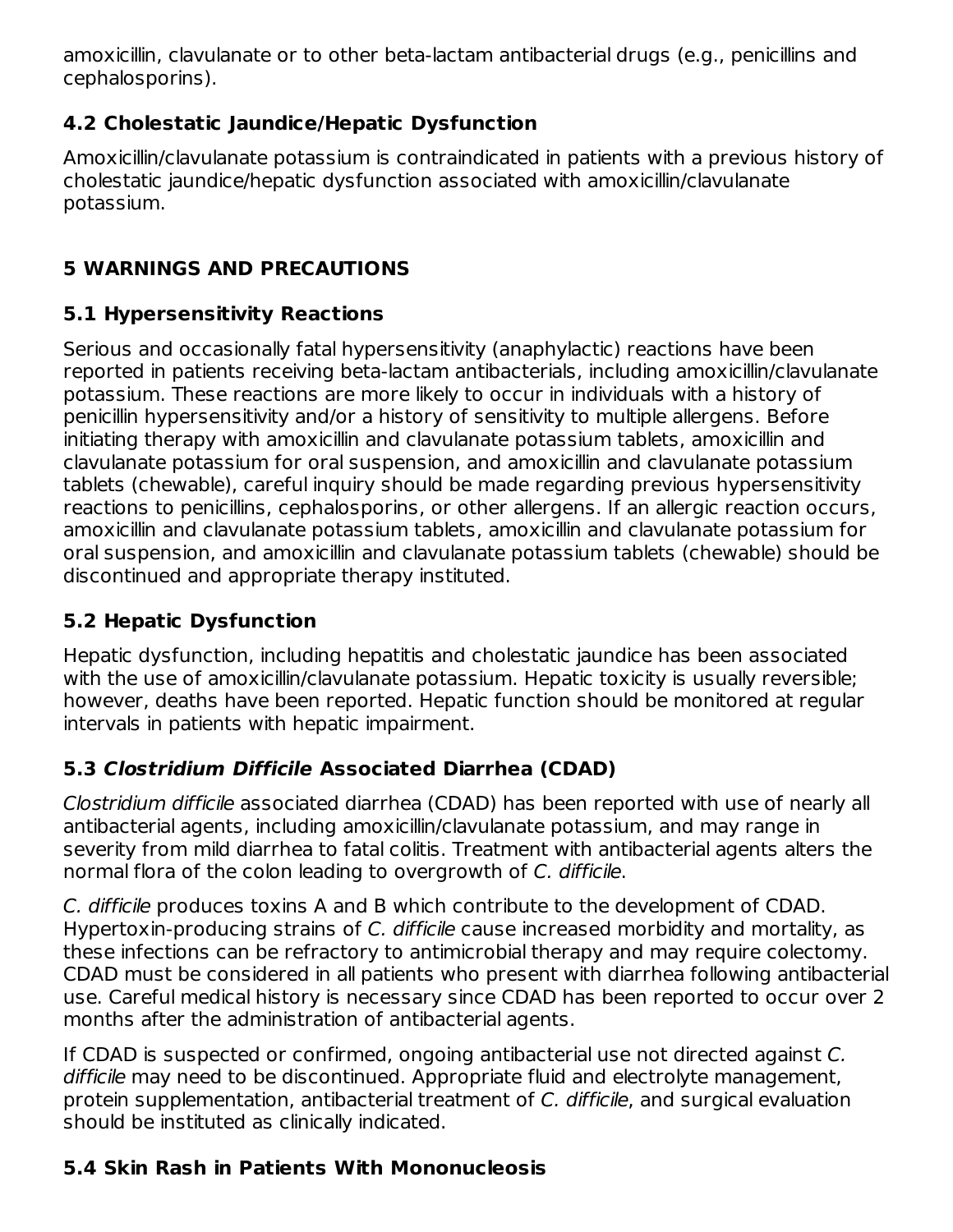A high percentage of patients with mononucleosis who receive amoxicillin develop an erythematous skin rash. Thus, amoxicillin and clavulanate potassium tablets, amoxicillin and clavulanate potassium for oral suspension, and amoxicillin and clavulanate potassium tablets (chewable) should not be administered to patients with mononucleosis.

### **5.5 Potential for Microbial Overgrowth**

The possibility of superinfections with fungal or bacterial pathogens should be considered during therapy. If superinfection occurs, amoxicillin/clavulanate potassium should be discontinued and appropriate therapy instituted.

### **5.6 Phenylketonurics**

Amoxicillin and clavulanate potassium tablets (chewable) and amoxicillin and clavulanate potassium for oral suspension contain aspartame which contains phenylalanine. Each 200 mg/28.5 mg chewable tablet of amoxicillin/clavulanate potassium contains 3.4 mg phenylalanine. Each 400 mg/57 mg chewable tablet contains 6.7 mg phenylalanine. Each 5 mL of the 200 mg/28.5 mg per 5 mL oral suspension contains 0.67 mg phenylalanine. Each 5 mL of the 400 mg/57 mg per 5 mL oral suspension contains 1.12 mg phenylalanine. The other formulations of amoxicillin/clavulanate potassium do not contain phenylalanine.

### **5.7 Development of Drug-Resistant Bacteria**

Prescribing amoxicillin and clavulanate potassium tablets, amoxicillin and clavulanate potassium for oral suspension, or amoxicillin and clavulanate potassium tablets (chewable) in the absence of a proven or strongly suspected bacterial infection is unlikely to provide benefit to the patient, and increases the risk of the development of drug-resistant bacteria.

## **6 ADVERSE REACTIONS**

The following are discussed in more detail in other sections of the labeling:

- Anaphylactic reactions [see Warnings and Precautions (5.1)]
- Hepatic Dysfunction [see Warnings and Precautions (5.2)]
- CDAD [see Warnings and Precautions (5.3)]

## **6.1 Clinical Trials Experience**

Because clinical trials are conducted under widely varying conditions, adverse reaction rates observed in the clinical trials of a drug cannot be directly compared to rates in the clinical trials of another drug and may not reflect the rates observed in practice.

The most frequently reported adverse reactions were diarrhea/loose stools (9%), nausea (3%), skin rashes and urticaria (3%), vomiting (1%) and vaginitis (1%). Less than 3% of patients discontinued therapy because of drug-related adverse reactions. The overall incidence of adverse reactions, and in particular diarrhea, increased with the higher recommended dose. Other less frequently reported adverse reactions (< 1%) include: Abdominal discomfort, flatulence, and headache.

In pediatric patients (aged 2 months to 12 years), 1 U.S./Canadian clinical trial was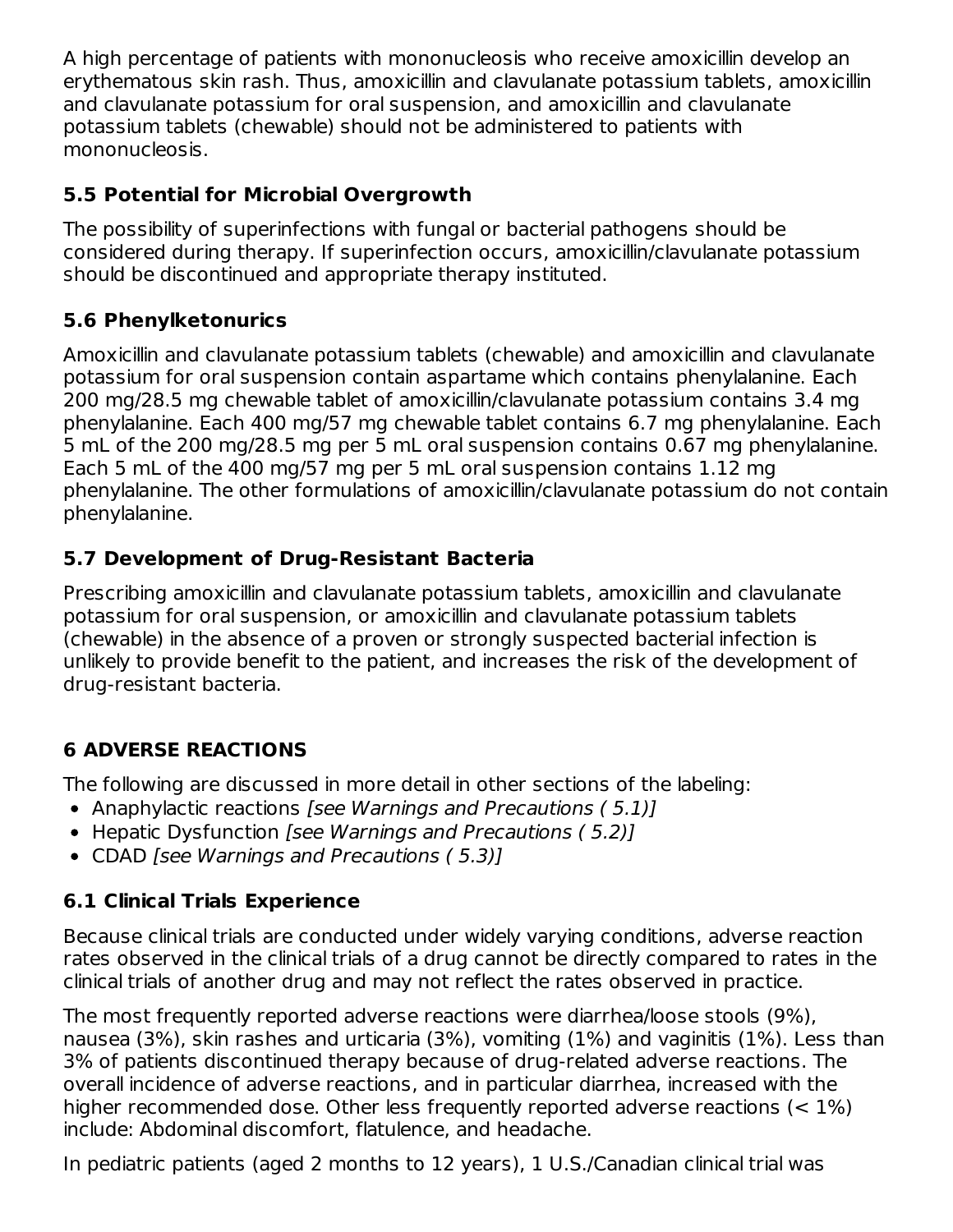conducted which compared 45/6.4 mg/kg/day (divided every 12 hours) of amoxicillin/clavulanate potassium for 10 days versus 40/10 mg/kg/day (divided every 8 hours) of amoxicillin/clavulanate potassium for 10 days in the treatment of acute otitis media. A total of 575 patients were enrolled, and only the suspension formulations were used in this trial. Overall, the adverse reactions seen were comparable to that noted above; however, there were differences in the rates of diarrhea, skin rashes/urticaria, and diaper area rashes. [See Clinical Studies (14.2)]

## **6.2 Postmarketing Experience**

In addition to adverse reactions reported from clinical trials, the following have been identified during postmarketing use of amoxicillin/clavulanate potassium. Because they are reported voluntarily from a population of unknown size, estimates of frequency cannot be made. These events have been chosen for inclusion due to a combination of their seriousness, frequency of reporting, or potential causal connection to amoxicillin/clavulanate potassium.

**Gastrointestinal:** Indigestion, gastritis, stomatitis, glossitis, black "hairy" tongue, mucocutaneous candidiasis, enterocolitis, and hemorrhagic/pseudomembranous colitis. Onset of pseudomembranous colitis symptoms may occur during or after antibiotic treatment. [see Warnings and Precautions ( 5.3)]

**Hypersensitivity Reactions:** Pruritus, angioedema, serum sickness–like reactions (urticaria or skin rash accompanied by arthritis, arthralgia, myalgia, and frequently fever), erythema multiforme, Stevens-Johnson syndrome, acute generalized exanthematous pustulosis, hypersensitivity vasculitis, and cases of exfoliative dermatitis (including toxic epidermal necrolysis) have been reported. [see Warnings and Precautions ( 5.1)]

**Liver:** Hepatic dysfunction, including hepatitis and cholestatic jaundice, increases in serum transaminases (AST and/or ALT), serum bilirubin, and/or alkaline phosphatase, has been reported with amoxicillin/clavulanate potassium. It has been reported more commonly in the elderly, in males, or in patients on prolonged treatment. The histologic findings on liver biopsy have consisted of predominantly cholestatic, hepatocellular, or mixed cholestatic-hepatocellular changes. The onset of signs/symptoms of hepatic dysfunction may occur during or several weeks after therapy has been discontinued. The hepatic dysfunction, which may be severe, is usually reversible. Deaths have been reported. [see Contraindications ( 4.2), Warnings and Precautions ( 5.2)]

**Renal:** Interstitial nephritis, hematuria, and crystalluria have been reported. *[see*] Overdosage ( 10)]

**Hemic and Lymphatic Systems:** Anemia, including hemolytic anemia, thrombocytopenia, thrombocytopenic purpura, eosinophilia, leukopenia, and agranulocytosis have been reported. These reactions are usually reversible on discontinuation of therapy and are believed to be hypersensitivity phenomena. Thrombocytosis was noted in less than 1% of the patients treated with amoxicillin/clavulanate potassium. There have been reports of increased prothrombin time in patients receiving amoxicillin/clavulanate potassium and anticoagulant therapy concomitantly. [see Drug Interactions ( 7.2)]

**Central Nervous System:** Agitation, anxiety, behavioral changes, confusion, convulsions, dizziness, insomnia, and reversible hyperactivity have been reported.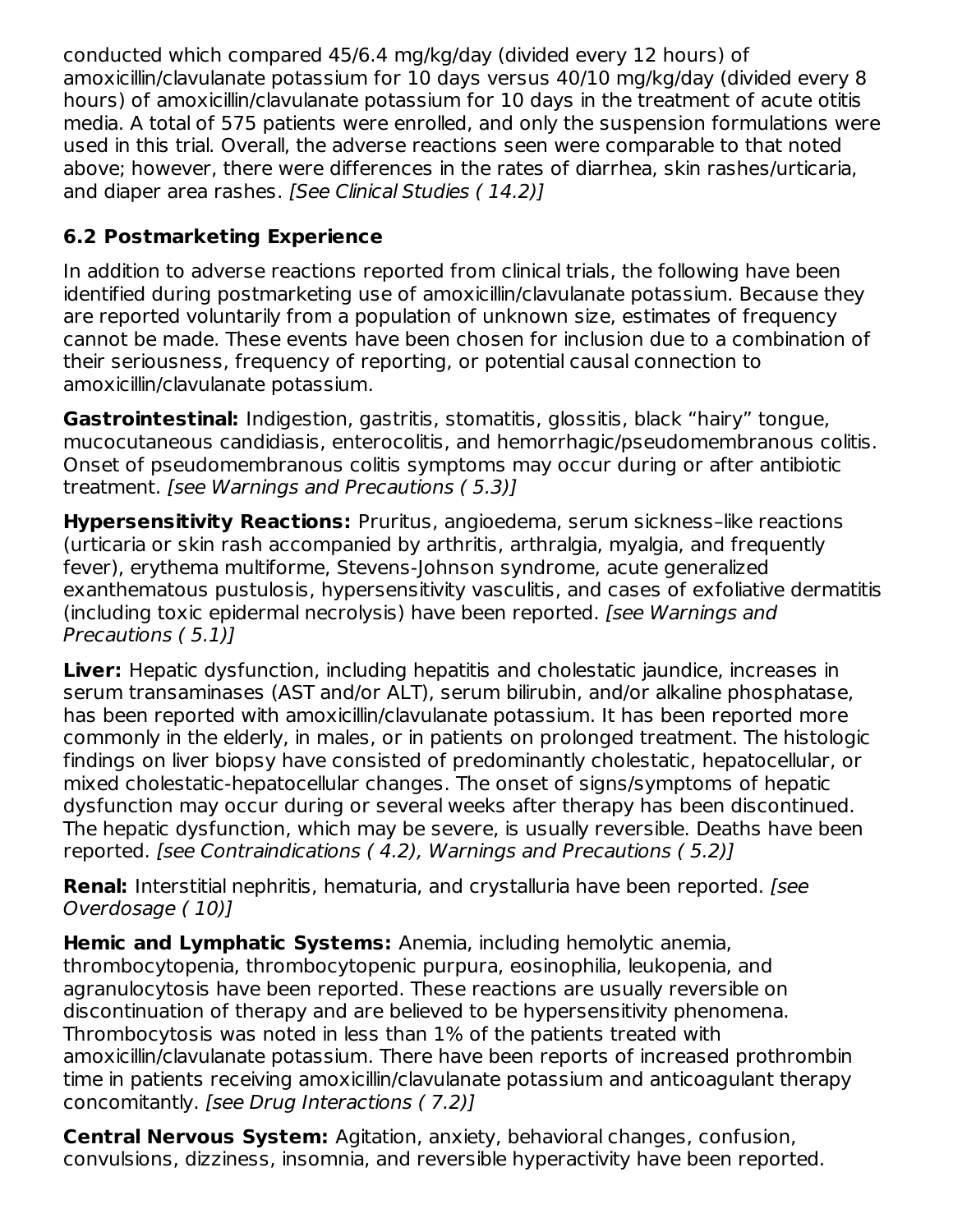**Miscellaneous:** Tooth discoloration (brown, yellow, or gray staining) has been reported. Most reports occurred in pediatric patients. Discoloration was reduced or eliminated with brushing or dental cleaning in most cases.

## **7 DRUG INTERACTIONS**

## **7.1 Probenecid**

Probenecid decreases the renal tubular secretion of amoxicillin but does not delay renal excretion of clavulanic acid. Concurrent use with amoxicillin/clavulanate potassium may result in increased and prolonged blood concentrations of amoxicillin. Coadministration of probenecid is not recommended.

## **7.2 Oral Anticoagulants**

Abnormal prolongation of prothrombin time (increased international normalized ratio [INR]) has been reported in patients receiving amoxicillin and oral anticoagulants. Appropriate monitoring should be undertaken when anticoagulants are prescribed concurrently with amoxicillin/clavulanate potassium. Adjustments in the dose of oral anticoagulants may be necessary to maintain the desired level of anticoagulation.

## **7.3 Allopurinol**

The concurrent administration of allopurinol and amoxicillin increases the incidence of rashes in patients receiving both drugs as compared to patients receiving amoxicillin alone. It is not known whether this potentiation of amoxicillin rashes is due to allopurinol or the hyperuricemia present in these patients.

## **7.4 Oral Contraceptives**

Amoxicillin/clavulanate potassium may affect intestinal flora, leading to lower estrogen reabsorption and reduced efficacy of combined oral estrogen/progesterone contraceptives.

## **7.5 Effects on Laboratory Tests**

High urine concentrations of amoxicillin may result in false-positive reactions when testing for the presence of glucose in urine using CLINITEST  $^\circledR$  , Benedict's Solution, or Fehling's Solution. Since this effect may also occur with amoxicillin/clavulanate potassium, it is recommended that glucose tests based on enzymatic glucose oxidase reactions be used.

Following administration of amoxicillin to pregnant women, a transient decrease in plasma concentration of total conjugated estriol, estriol-glucuronide, conjugated estrone, and estradiol has been noted.

## **8 USE IN SPECIFIC POPULATIONS**

## **8.1 Pregnancy**

Teratogenic Effects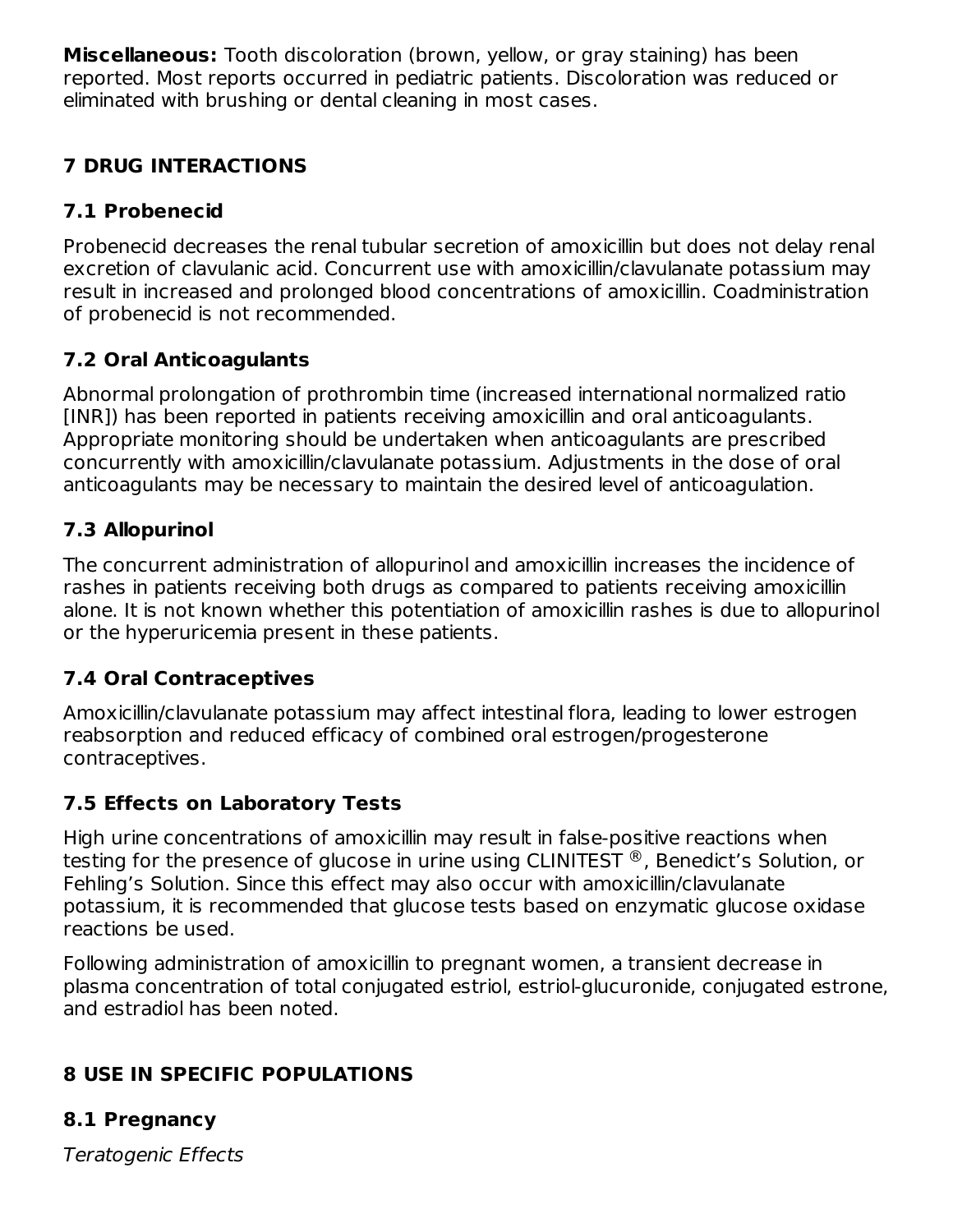### Pregnancy Category B

Reproduction studies performed in pregnant rats and mice given amoxicillin/clavulanate potassium (2:1 ratio formulation of amoxicillin:clavulanate) at oral doses up to 1200 mg/kg/day revealed no evidence of harm to the fetus due to amoxicillin/clavulanate potassium. The amoxicillin doses in rats and mice (based on body surface area) were approximately 4 and 2 times the maximum recommended adult human oral dose (875 mg/125 mg every 12 hours). For clavulanate, these dose multiples were approximately 9 and 4 times the maximum recommended adult human oral dose (125 mg every 8 hours). There are, however, no adequate and well-controlled studies in pregnant women. Because animal reproduction studies are not always predictive of human response, this drug should be used during pregnancy only if clearly needed.

## **8.2 Labor and Delivery**

Oral ampicillin-class antibiotics are poorly absorbed during labor. It is not known whether use of amoxicillin/clavulanate potassium in humans during labor or delivery has immediate or delayed adverse effects on the fetus, prolongs the duration of labor, or increases the likelihood of the necessity for an obstetrical intervention.

## **8.3 Nursing Mothers**

Amoxicillin has been shown to be excreted in human milk. Amoxicillin/clavulanate potassium use by nursing mothers may lead to sensitization of infants. Caution should be exercised when amoxicillin/clavulanate potassium is administered to a nursing woman.

## **8.4 Pediatric Use**

The safety and effectiveness of amoxicillin and clavulanate potassium for oral suspension and amoxicillin and clavulanate potassium tablets (chewable) have been established in pediatric patients. Use of amoxicillin and clavulanate potassium for oral suspension and amoxicillin and clavulanate potassium tablets (chewable) in pediatric patients is supported by evidence from studies of amoxicillin and clavulanate potassium tablets in adults with additional data from a study of amoxicillin and clavulanate potassium for oral suspension in pediatric patients aged 2 months to 12 years with acute otitis media. [ see Clinical Studies ( 14.2) ]

Because of incompletely developed renal function in neonates and young infants, the elimination of amoxicillin may be delayed; clavulanate elimination is unaltered in this age group. Dosing of amoxicillin and clavulanate potassium for oral suspension and amoxicillin and clavulanate potassium tablets (chewable) should be modified in pediatric patients aged < 12 weeks (< 3 months). [ see Dosage and Administration ( 2.2) ]

## **8.5 Geriatric Use**

Of the 3,119 patients in an analysis of clinical studies of amoxicillin/clavulanate potassium, 32% were  $\geq$  65 years old, and 14% were  $\geq$  75 years old. No overall differences in safety or effectiveness were observed between these subjects and younger subjects, and other reported clinical experience has not identified differences in responses between the elderly and younger patients, but greater sensitivity of some older individuals cannot be ruled out.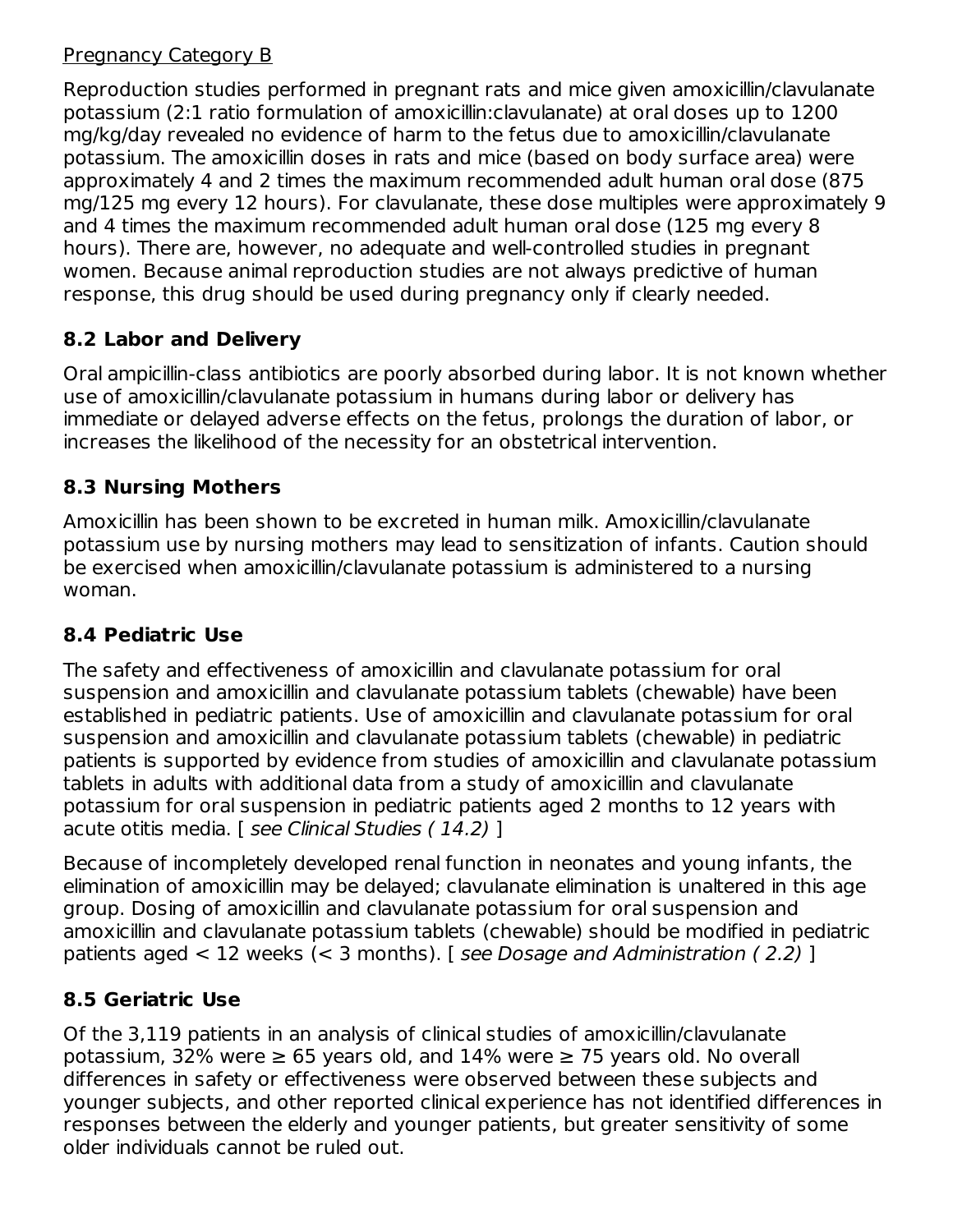This drug is known to be substantially excreted by the kidney, and the risk of adverse reactions to this drug may be greater in patients with impaired renal function. Because elderly patients are more likely to have decreased renal function, care should be taken in dose selection, and it may be useful to monitor renal function.

### **8.6 Dosing in Renal Impairment**

Amoxicillin is primarily eliminated by the kidney and dosage adjustment is usually required in patients with severe renal impairment (GFR < 30 mL/min). See Patients With Renal Impairment ( 2.3) for specific recommendations in patients with renal impairment.

# **10 OVERDOSAGE**

In case of overdosage, discontinue medication, treat symptomatically, and institute supportive measures as required. A prospective study of 51 pediatric patients at a poison-control center suggested that overdosages of less than 250 mg/kg of amoxicillin are not associated with significant clinical symptoms  $^{\rm 1}.$ 

Interstitial nephritis resulting in oliguric renal failure has been reported in patients after overdosage with amoxicillin/clavulanate potassium.

Crystalluria, in some cases leading to renal failure, has also been reported after amoxicillin/clavulanate potassium overdosage in adult and pediatric patients. In case of overdosage, adequate fluid intake and diuresis should be maintained to reduce the risk of amoxicillin/clavulanate potassium crystalluria.

Renal impairment appears to be reversible with cessation of drug administration. High blood levels may occur more readily in patients with impaired renal function because of decreased renal clearance of amoxicillin/clavulanate potassium. Amoxicillin/clavulanate potassium may be removed from circulation by hemodialysis. [see Dosage and Administration ( 2.3) ]

## **11 DESCRIPTION**

Amoxicillin and Clavulanate Potassium Tablets, Amoxicillin and Clavulanate Potassium for Oral Suspension, and Amoxicillin and Clavulanate Potassium Tablets (Chewable) are oral antibacterial combinations consisting of the semisynthetic antibiotic amoxicillin, USP and the beta-lactamase inhibitor, clavulanate potassium, USP (the potassium salt of clavulanic acid). Amoxicillin, USP is an analog of ampicillin, derived from the basic penicillin nucleus, 6-aminopenicillanic acid. Chemically, amoxicillin, USP is ( 2S, 5R, 6R)-6- [( R)-(-)-2-Amino-2-( p-hydroxyphenyl)acetamido]-3,3-dimethyl-7-oxo-4-thia-1 azabicyclo[3.2.0]heptane-2-carboxylic acid trihydrate and has the following structural formula: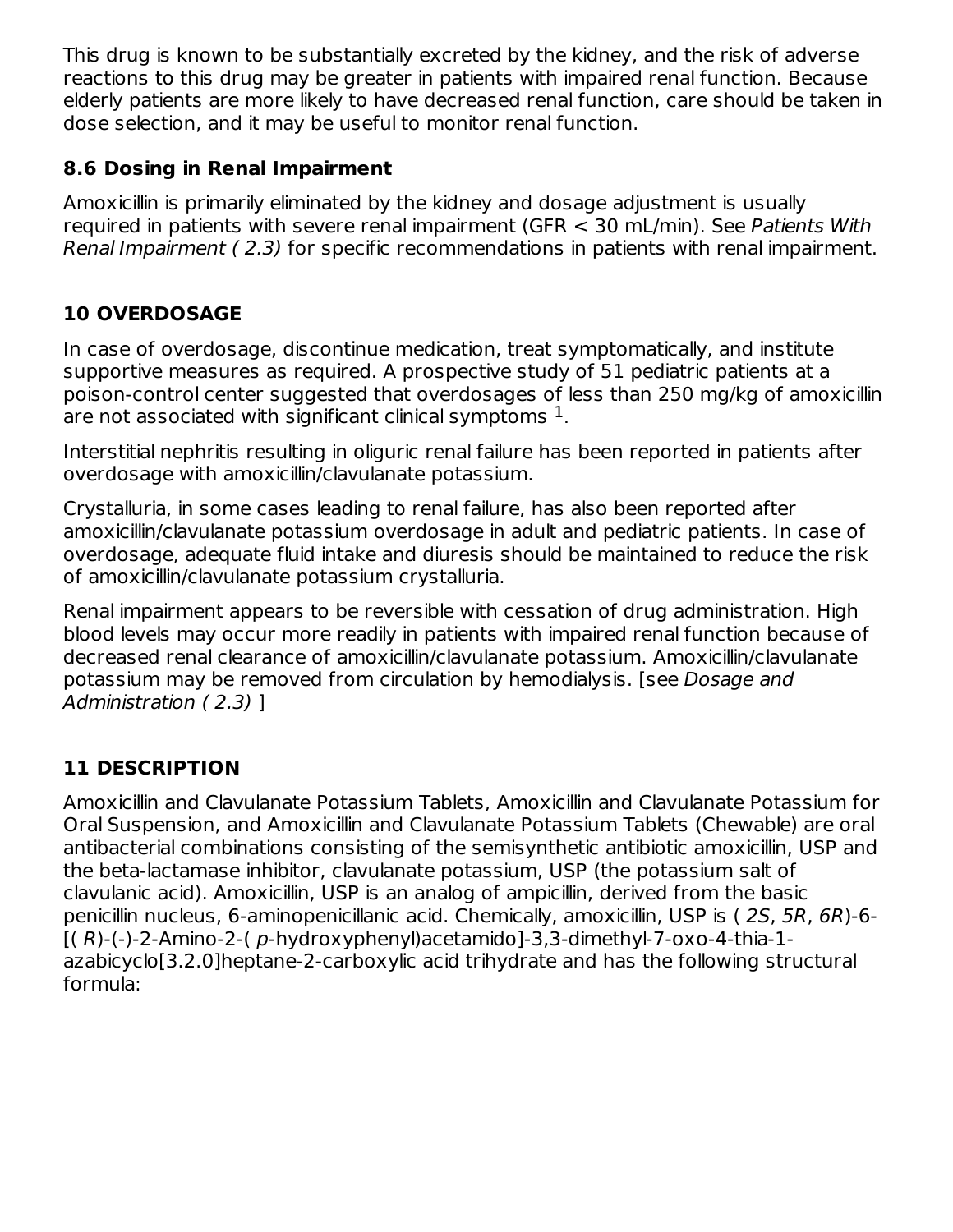

C <sub>16</sub>H <sub>19</sub>N <sub>3</sub>O <sub>5</sub>S•3H <sub>2</sub>O M.W. 419.45

Clavulanic acid is produced by the fermentation of Streptomyces clavuligerus. It is a beta-lactam structurally related to the penicillins and possesses the ability to inactivate some beta-lactamases by blocking the active sites of these enzymes. Chemically, clavulanate potassium, USP is potassium ( $Z$ )-(2 R,5 R)-3-(2-hydroxyethylidene)-7-oxo-4-oxa-1-azabicyclo[3.2.0]-heptane-2-carboxylate, and has the following structural formula:



C <sub>8</sub>H <sub>8</sub>KNO <sub>5</sub> M.W. 237.25

### **Amoxicillin and Clavulanate Potassium Tablets USP**

Each tablet contains 500 mg or 875 mg amoxicillin, USP as the trihydrate and 125 mg clavulanic acid as the potassium salt. Each Amoxicillin and Clavulanate Potassium Tablet USP contains 0.63 mEq potassium.

Inactive Ingredients: colloidal silicon dioxide, hypromellose, magnesium stearate, microcrystalline cellulose, polydextrose, polyethylene glycol, sodium starch glycolate, titanium dioxide, and triacetin.

### **Amoxicillin and Clavulanate Potassium for Oral Suspension USP**

After reconstitution each teaspoonful (5 mL) of suspension will contain 200 mg amoxicillin, USP as the trihydrate and 28.5 mg clavulanic acid as the potassium salt or 400 mg amoxicillin, USP as the trihydrate and 57 mg clavulanic acid as the potassium salt. Each 5 mL of reconstituted Amoxicillin and Clavulanate Potassium for Oral Suspension USP, 200 mg/28.5 mg per 5 mL contains 0.14 mEq potassium. Each 5 mL of reconstituted Amoxicillin and Clavulanate Potassium for Oral Suspension USP, 400 mg/57 mg per 5 mL contains 0.29 mEq of potassium.

Inactive Ingredients: Powder for oral suspension: artificial raspberry powder, aspartame\*, citric acid, colloidal silicon dioxide, mannitol, hypromellose, natural orange flavor, sodium citrate, sodium saccharin and xanthan gum.

\* See Warnings and Precautions ( 5.6) .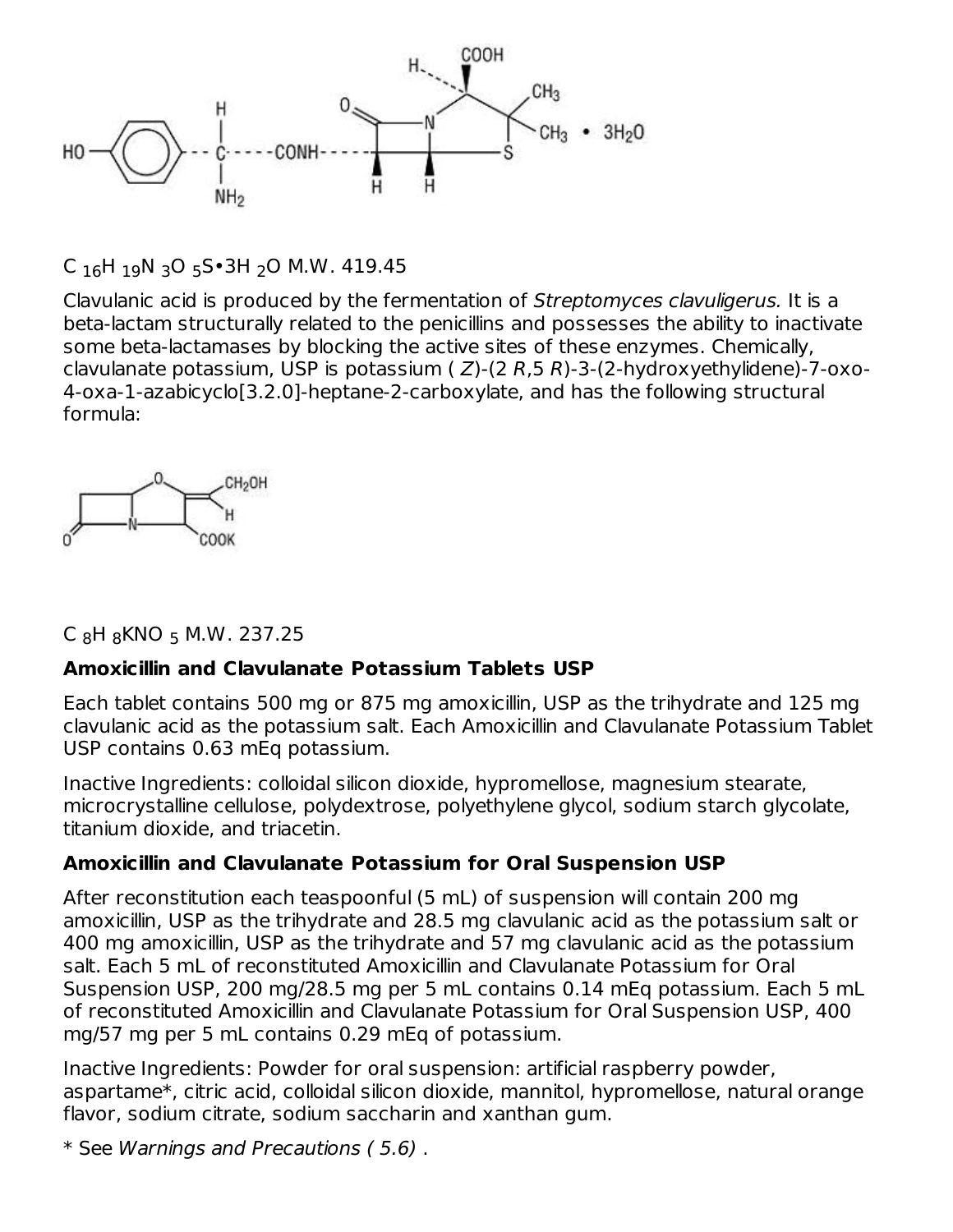### **Amoxicillin and Clavulanate Potassium Tablets USP (Chewable)**

Each chewable tablet contains 200 mg amoxicillin, USP as the trihydrate and 28.5 mg clavulanic acid as the potassium salt or contains 400 mg amoxicillin, USP as the trihydrate and 57 mg clavulanic acid as the potassium salt. Each Amoxicillin and Clavulanate Potassium Tablet USP, (Chewable) 200 mg/28.5 mg contains 0.14 mEq potassium. Each Amoxicillin and Clavulanate Potassium Tablet USP, (Chewable) 400 mg/57 mg contains 0.29 mEq potassium.

Inactive Ingredients: aspartame\*, colloidal silicon dioxide, FD&C Red #40 lake, magnesium stearate, mannitol, microcrystalline cellulose, SA84 artificial ripe banana flavor, and artificial cherry flavor powder.

\* See Warnings and Precautions ( 5.6) .

## **12 CLINICAL PHARMACOLOGY**

### **12.1 Mechanism of Action**

Amoxicillin and clavulanate potassium tablets, amoxicillin and clavulanate potassium for oral suspension, and amoxicillin and clavulanate potassium tablets (chewable) are antibacterial drugs. [see Microbiology 12.4]

### **12.3 Pharmacokinetics**

Mean amoxicillin and clavulanate potassium pharmacokinetic parameters in normal adults following administration of amoxicillin and clavulanate potassium tablets are shown in **Table 3** and following administration of amoxicillin and clavulanate potassium for oral suspension and chewable tablets are shown in **Table 4**.

| Table 3: Mean (±S.D.) Amoxicillin and Clavulanate Potassium Pharmacokinetic |  |
|-----------------------------------------------------------------------------|--|
| Parameters*† With Amoxicillin and Clavulanate Potassium Tablets             |  |

| Dose and Regimen                                   |                 | C $_{max}$ (mcg/mL) |                     | AUC $_0$ to 24 (mcg*h/mL) |
|----------------------------------------------------|-----------------|---------------------|---------------------|---------------------------|
| Amoxicillin/Clavulanate                            | Amoxicillin     | Clavulanate         | Amoxicillin         | Clavulanate               |
| Potassium                                          |                 | Potassium           |                     | Potassium                 |
| $250$ mg/125 mg every 8<br>hours                   | $3.3 \pm 1.12$  | $1.5 \pm 0.70$      | $ 26.7 \pm 4.56 $   | $12.6 \pm 3.25$           |
| 500 mg/125 mg every 12<br><b>hours</b>             | $6.5 \pm 1.41$  | $1.8 \pm 0.61$      | $33.4 \pm 6.76$     | $8.6 \pm 1.95$            |
| 500 mg/125 mg every 8<br><b>hours</b>              | $7.2 \pm 2.26$  | $2.4 \pm 0.83$      | $53.4 \pm 8.87$     | $15.7 \pm 3.86$           |
| $ 875 \text{ mg}/125 \text{ mg}$ every 12<br>hours | $11.6 \pm 2.78$ | $2.2 \pm 0.99$      | 53.5 $\pm$<br>12.31 | $10.2 \pm 3.04$           |

 $\ast$  Mean ( $\pm$  standard deviation) values of 14 normal adults (N = 15 for clavulanate potassium in the low-dose regimens). Peak concentrations occurred approximately 1.5 hours after the dose.

† Amoxicillin/clavulanate potassium administered at the start of a light meal.

#### **Table 4: Mean (±S.D.) Amoxicillin and Clavulanate Potassium Pharmacokinetic Parameters With Amoxicillin and Clavulanate Potassium for Oral Suspension** \*†**and Chewable Tablets**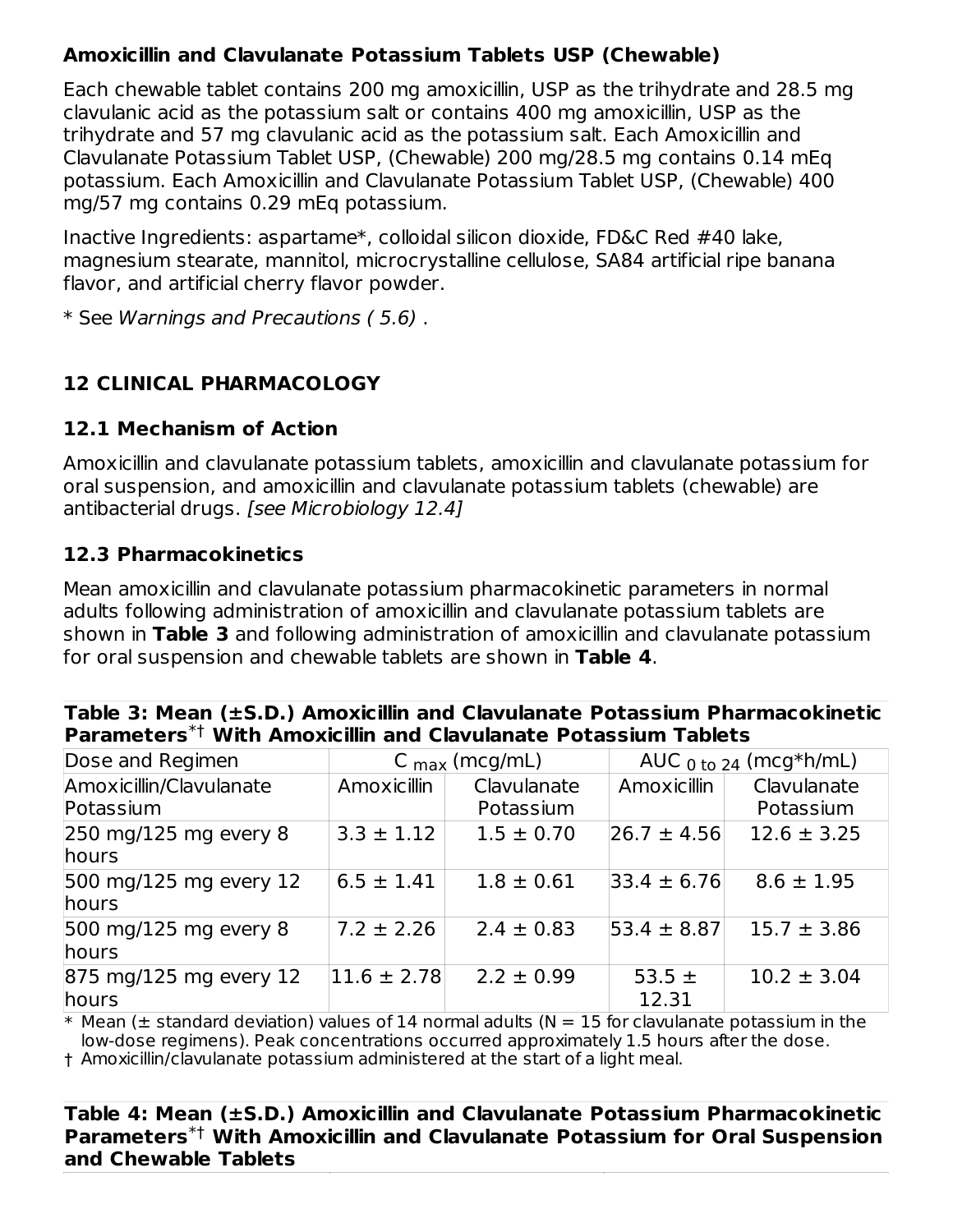| Dose                                                     |                 | $C_{\text{max}}$ (mcg/mL) | $AUC_{0 \text{ to } 24}$ (mcg*h/mL) |                          |
|----------------------------------------------------------|-----------------|---------------------------|-------------------------------------|--------------------------|
| Amoxicillin/Clavulanate<br>Potassium                     | Amoxicillin     | Clavulanate<br>Potassium  | Amoxicillin                         | Clavulanate<br>Potassium |
| $ 400 \text{ mg}}/57 \text{ mg}$ (5 mL of<br>suspension) | $6.94 \pm 1.24$ | $1.10 \pm 0.42$           | $17.29 \pm$<br>2.28                 | $2.34 \pm 0.94$          |
| 400 mg/57 mg (1 chewable $ 6.67 \pm 1.37 $<br>tablet)    |                 | $1.03 \pm 0.33$           | $17.24 \pm$<br>2.64                 | $2.17 \pm 0.73$          |

\* Mean ( ± standard deviation) values of 28 normal adults. Peak concentrations occurred approximately 1 hour after the dose.

† Amoxicillin/clavulanate potassium administered at the start of a light meal.

Oral administration of 5 mL of 250 mg/62.5 mg per 5 mL suspension of

amoxicillin/clavulanate potassium or the equivalent dose of 10 mL of 125 mg/31.25 mg per 5 mL suspension of amoxicillin/clavulanate potassium provides average peak serum concentrations approximately 1 hour after dosing of 6.9 mcg/mL for amoxicillin and 1.6 mcg/mL for clavulanic acid. The areas under the serum concentration curves obtained during the first 4 hours after dosing were 12.6 mcg\*h/mL for amoxicillin and 2.9 mcg\*h/mL for clavulanic acid when 5 mL of 250 mg/62.5 mg per 5 mL suspension of amoxicillin/clavulanate potassium or equivalent dose of 10 mL of 125 mg/31.25 mg per 5 mL suspension of amoxicillin/clavulanate potassium were administered to normal adults. One 250 mg/62.5 mg chewable tablet of amoxicillin/clavulanate potassium or two 125 mg/31.25 mg chewable tablets of amoxicillin/clavulanate potassium are equivalent to 5 mL of 250 mg/62.5 mg per 5 mL suspension of amoxicillin/clavulanate potassium and provide similar serum concentrations of amoxicillin and clavulanic acid.

Amoxicillin serum concentrations achieved with amoxicillin/clavulanate potassium are similar to those produced by the oral administration of equivalent doses of amoxicillin alone. Time above the minimum inhibitory concentration of 1 mcg/mL for amoxicillin has been shown to be similar after corresponding every 12 hour and every 8 hour dosing regimens of amoxicillin/clavulanate potassium in adults and children.

### Absorption

Dosing in the fasted or fed state has minimal effect on the pharmacokinetics of amoxicillin. While amoxicillin/clavulanate potassium can be given without regard to meals, absorption of clavulanate potassium when taken with food is greater relative to the fasted state. In one study, the relative bioavailability of clavulanate was reduced when amoxicillin/clavulanate potassium was dosed at 30 and 150 minutes after the start of a high-fat breakfast.

### Distribution

Neither component in amoxicillin/clavulanate potassium is highly protein-bound; clavulanic acid is approximately 25% bound to human serum and amoxicillin approximately 18% bound.

Amoxicillin diffuses readily into most body tissues and fluids with the exception of the brain and spinal fluid.

Two hours after oral administration of a single 35 mg/kg dose of suspension of amoxicillin/clavulanate potassium to fasting children, average concentrations of 3 mcg/mL of amoxicillin and 0.5 mcg/mL of clavulanic acid were detected in middle ear effusions.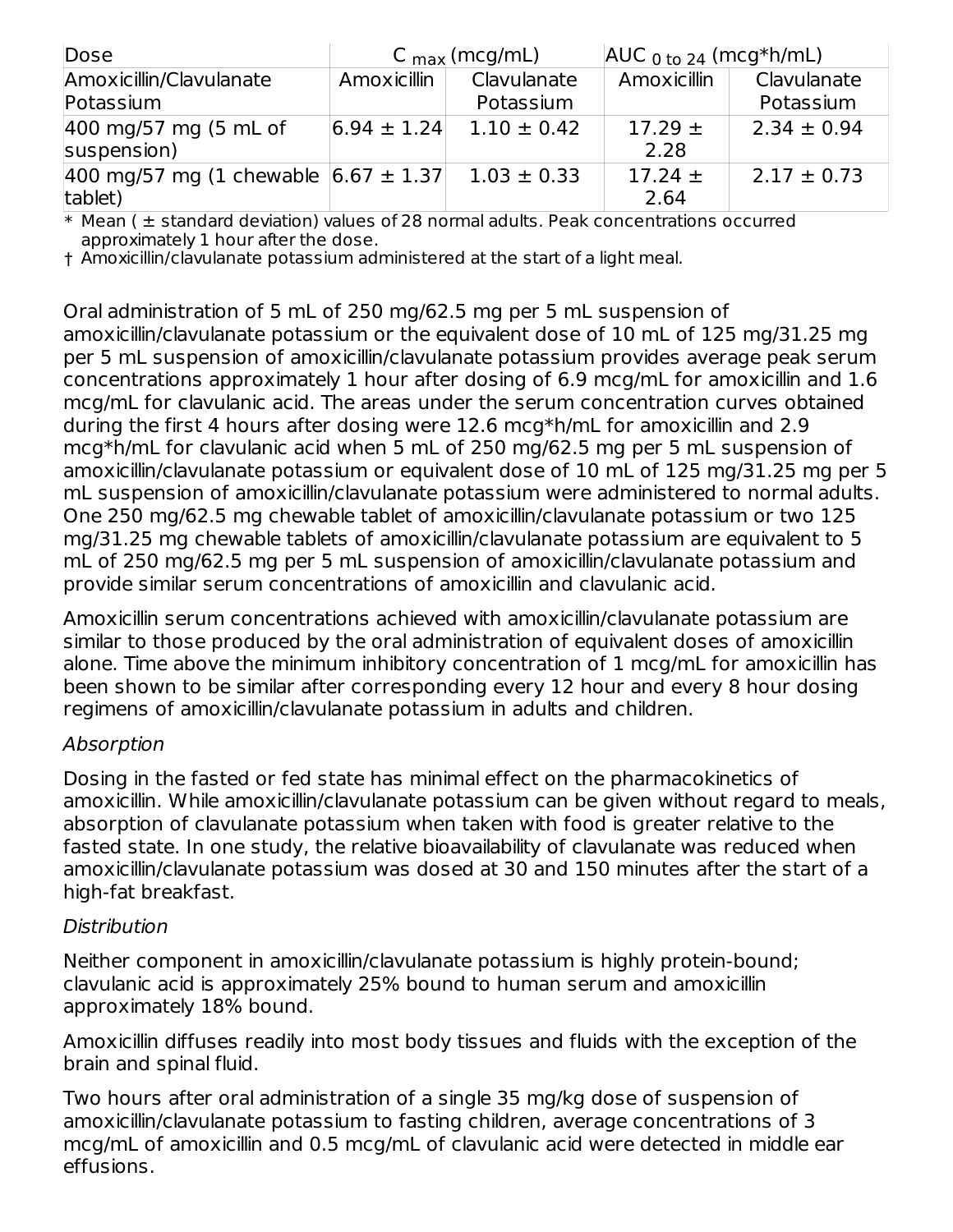### Metabolism and Excretion

The half-life of amoxicillin after the oral administration of amoxicillin/clavulanate potassium is 1.3 hours and that of clavulanic acid is 1 hour.

Approximately 50% to 70% of the amoxicillin and approximately 25% to 40% of the clavulanic acid are excreted unchanged in urine during the first 6 hours after administration of a single 250 mg/125 mg or 500 mg/125 mg tablet of amoxicillin/clavulanate potassium.

### **12.4 Microbiology**

Amoxicillin is a semisynthetic antibiotic with in vitro bactericidal activity against Grampositive and Gram-negative bacteria. Amoxicillin is, however, susceptible to degradation by beta-lactamases, and therefore, the spectrum of activity does not include organisms which produce these enzymes. Clavulanic acid is a beta-lactam, structurally related to the penicillins, which possesses the ability to inactivate some beta-lactamase enzymes commonly found in microorganisms resistant to penicillins and cephalosporins. In particular, it has good activity against the clinically important plasmid-mediated betalactamases frequently responsible for transferred drug resistance.

The formulation of amoxicillin and clavulanic acid in amoxicillin and clavulanate potassium tablets, amoxicillin and clavulanate potassium for oral suspension, and amoxicillin and clavulanate potassium tablets (chewable) protects amoxicillin from degradation by some beta-lactamase enzymes and extends the antibiotic spectrum of amoxicillin to include many bacteria normally resistant to amoxicillin.

Amoxicillin/clavulanic acid has been shown to be active against most isolates of the following bacteria, both in vitro and in clinical infections as described in the INDICATIONS AND USAGE section.

Gram-Positive Bacteria

Staphylococcus aureus

Gram-Negative Bacteria

Enterobacter species

Escherichia coli

Haemophilus influenzae

Klebsiella species

#### Moraxella catarrhalis

The following in vitro data are available, **but their clinical significance is unknown**. At least 90 percent of the following bacteria exhibit an in vitro minimum inhibitory concentration (MIC) less than or equal to the susceptible breakpoint for amoxicillin/clavulanic acid. However, the efficacy of amoxicillin/clavulanic acid in treating clinical infections due to these bacteria **has not been** established in adequate and wellcontrolled clinical trials.

Gram-Positive Bacteria

Enterococcus faecalis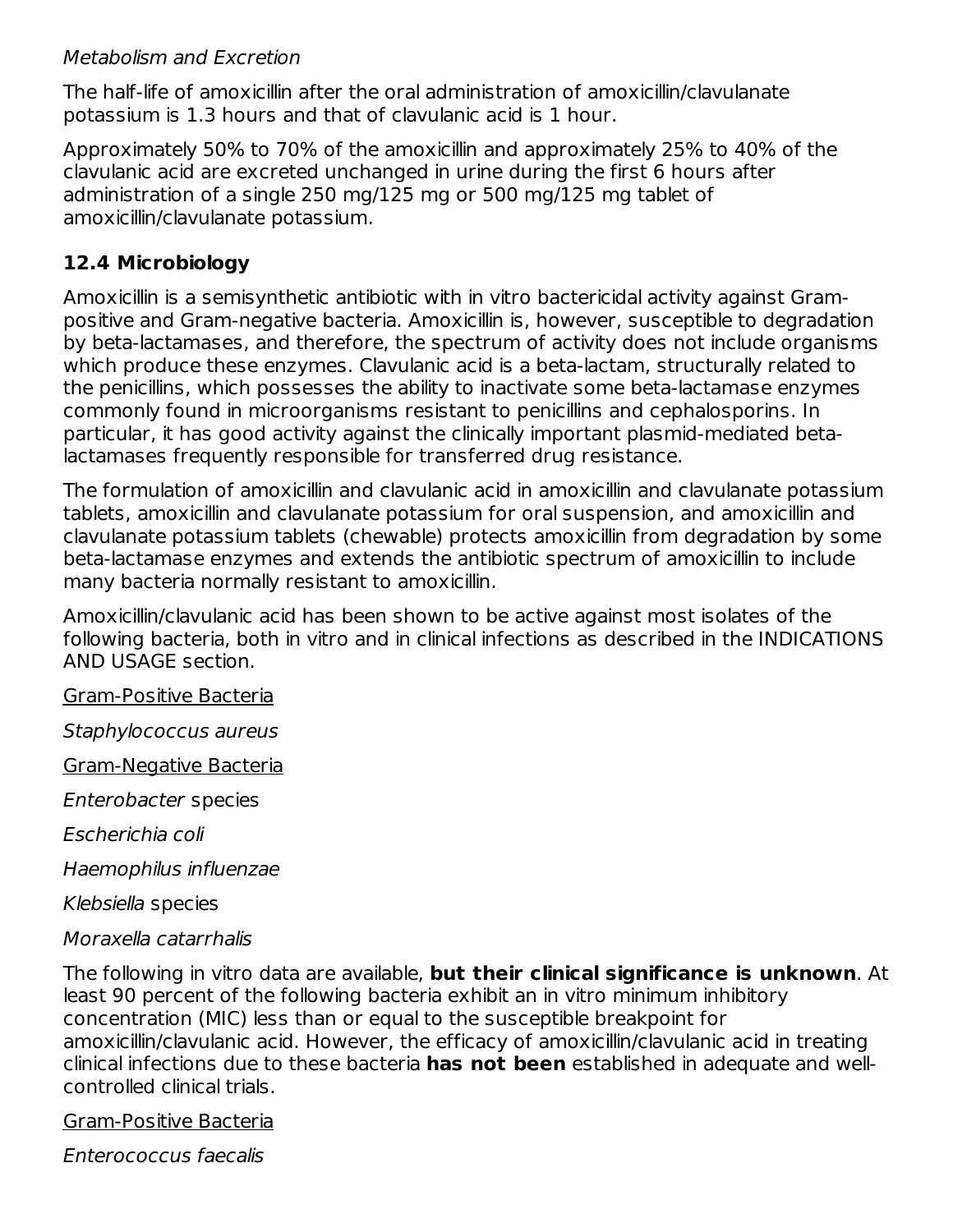Staphylococcus epidermidis Staphylococcus saprophyticus Streptococcus pneumoniae Streptococcus pyogenes Viridans group Streptococcus Gram-Negative Bacteria Eikenella corrodens Proteus mirabilis Anaerobic Bacteria Bacteroides species including Bacteroides fragilis Fusobacterium species Peptostreptococcus species Susceptibility Testing

For specific information regarding susceptibility test interpretive criteria and associated test methods and quality control standards recognized by FDA for this drug, please see: https://www.fda.gov/STIC.

## **13 NONCLINICAL TOXICOLOGY**

### **13.1 Carcinogenesis, Mutagenesis, Impairment of Fertility**

Long-term studies in animals have not been performed to evaluate carcinogenic potential.

Amoxicillin/clavulanate potassium (4:1 ratio formulation of amoxicillin:clavulanate) was non-mutagenic in the Ames bacterial mutation assay, and the yeast gene conversion assay. Amoxicillin/clavulanate potassium was weakly positive in the mouse lymphoma assay, but the trend toward increased mutation frequencies in this assay occurred at doses that were also associated with decreased cell survival. Amoxicillin/clavulanate potassium was negative in the mouse micronucleus test, and in the dominant lethal assay in mice. Potassium clavulanate alone was tested in the Ames bacterial mutation assay and in the mouse micronucleus test, and was negative in each of these assays.

Amoxicillin and clavulanate potassium tablets, amoxicillin and clavulanate potassium for oral suspension, and amoxicillin and clavulanate potassium tablets (chewable) (2:1 ratio formulation of amoxicillin:clavulanate) at oral doses of up to 1,200 mg/kg/day was found to have no effect on fertility and reproductive performance in rats. Based on body surface area, this dose of amoxicillin is approximately 4 times the maximum recommended adult human oral dose (875 mg every 12 hours). For clavulanate, the dose multiple is approximately 9 times higher than the maximum recommended adult human oral dose (125 mg every 8 hours), also based on body surface area.

### **14 CLINICAL STUDIES**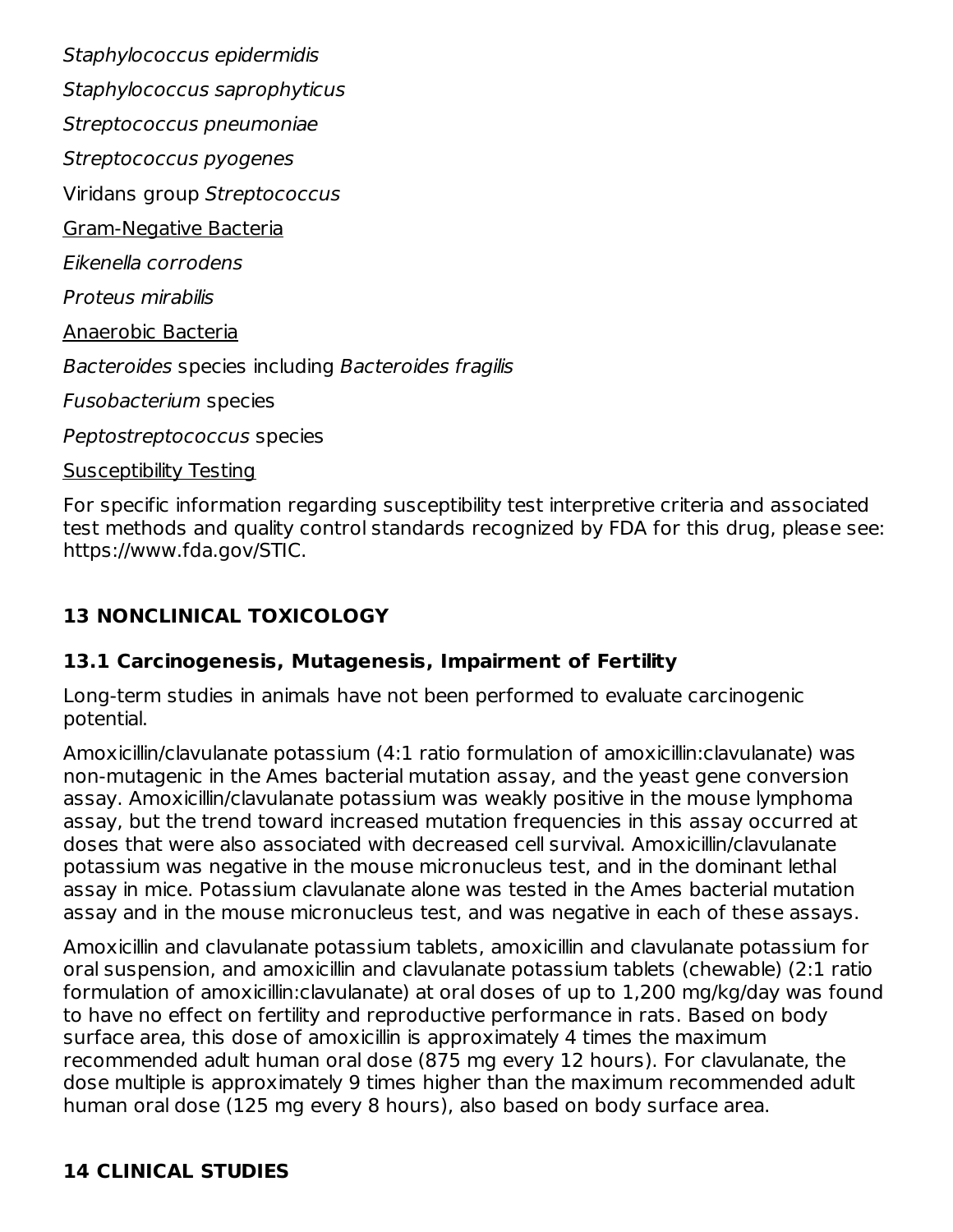## **14.1 Lower Respiratory Tract and Complicated Urinary Tract Infections**

Data from 2 pivotal trials in 1,191 patients treated for either lower respiratory tract infections or complicated urinary tract infections compared a regimen of 875 mg/125 mg amoxicillin and clavulanate potassium tablets every 12 hours to 500 mg/125 mg amoxicillin and clavulanate potassium tablets dosed every 8 hours (584 and 607 patients, respectively). Comparable efficacy was demonstrated between the every 12 hours and every 8 hours dosing regimens. There was no significant difference in the percentage of adverse events in each group. The most frequently reported adverse event was diarrhea; incidence rates were similar for the 875 mg/125 mg every 12 hours and 500 mg/125 mg every 8 hours dosing regimens (15% and 14%, respectively); however, there was a statistically significant difference ( $p < 0.05$ ) in rates of severe diarrhea or withdrawals with diarrhea between the regimens: 1% for 875 mg/125 mg every 12 hours regimen versus 2% for the 500 mg/125 mg every 8 hours regimen.

In one of these pivotal trials, patients with either pyelonephritis ( $n = 361$ ) or a complicated urinary tract infection (i.e., patients with abnormalities of the urinary tract that predispose to relapse of bacteriuria following eradication,  $n = 268$ ) were randomized (1:1) to receive either 875 mg/125 mg amoxicillin and clavulanate potassium tablets every 12 hours ( $n = 308$ ) or 500 mg/125 mg amoxicillin and clavulanate potassium tablets every 8 hours ( $n = 321$ ).

The number of bacteriologically evaluable patients was comparable between the two dosing regimens. Amoxicillin and clavulanate potassium tablets produced comparable bacteriological success rates in patients assessed 2 to 4 days immediately following end of therapy. The bacteriologic efficacy rates were comparable at one of the follow-up visits (5 to 9 days post-therapy) and at a late post-therapy visit (in the majority of cases, this was 2 to 4 weeks post-therapy), as seen in **Table 7**.

#### **Table 7: Bacteriologic Efficacy Rates for Amoxicillin and Clavulanate Potassium Tablets**

| <b>Time Post Therapy</b> | 875 mg/125 mg<br>Every 12 Hours $% (n)$ | $500 \; \text{mg}/125 \; \text{mg}$<br>Every 8 Hours % (n) |
|--------------------------|-----------------------------------------|------------------------------------------------------------|
| 2 to 4 days              | 81% (58)                                | 80% (54)                                                   |
| 5 to 9 days              | 58% (41)                                | 52% (52)                                                   |
| 2 to 4 weeks             | 52% (101)                               | 55% (104)                                                  |

As noted before, though there was no significant difference in the percentage of adverse events in each group, there was a statistically significant difference in rates of severe diarrhea or withdrawals with diarrhea between the regimens.

## **14.2 Acute Bacterial Otitis Media and Diarrhea in Pediatric Patients**

One U.S./Canadian clinical trial was conducted which compared 45/6.4 mg/kg/day (divided every 12 hours) of amoxicillin and clavulanate potassium for oral suspension for 10 days versus 40/10 mg/kg/day (divided every 8 hours) of amoxicillin and clavulanate potassium for oral suspension for 10 days in the treatment of acute otitis media. Only the suspension formulations were used in this trial. A total of 575 pediatric patients (aged 2 months to 12 years) were enrolled, with an even distribution among the 2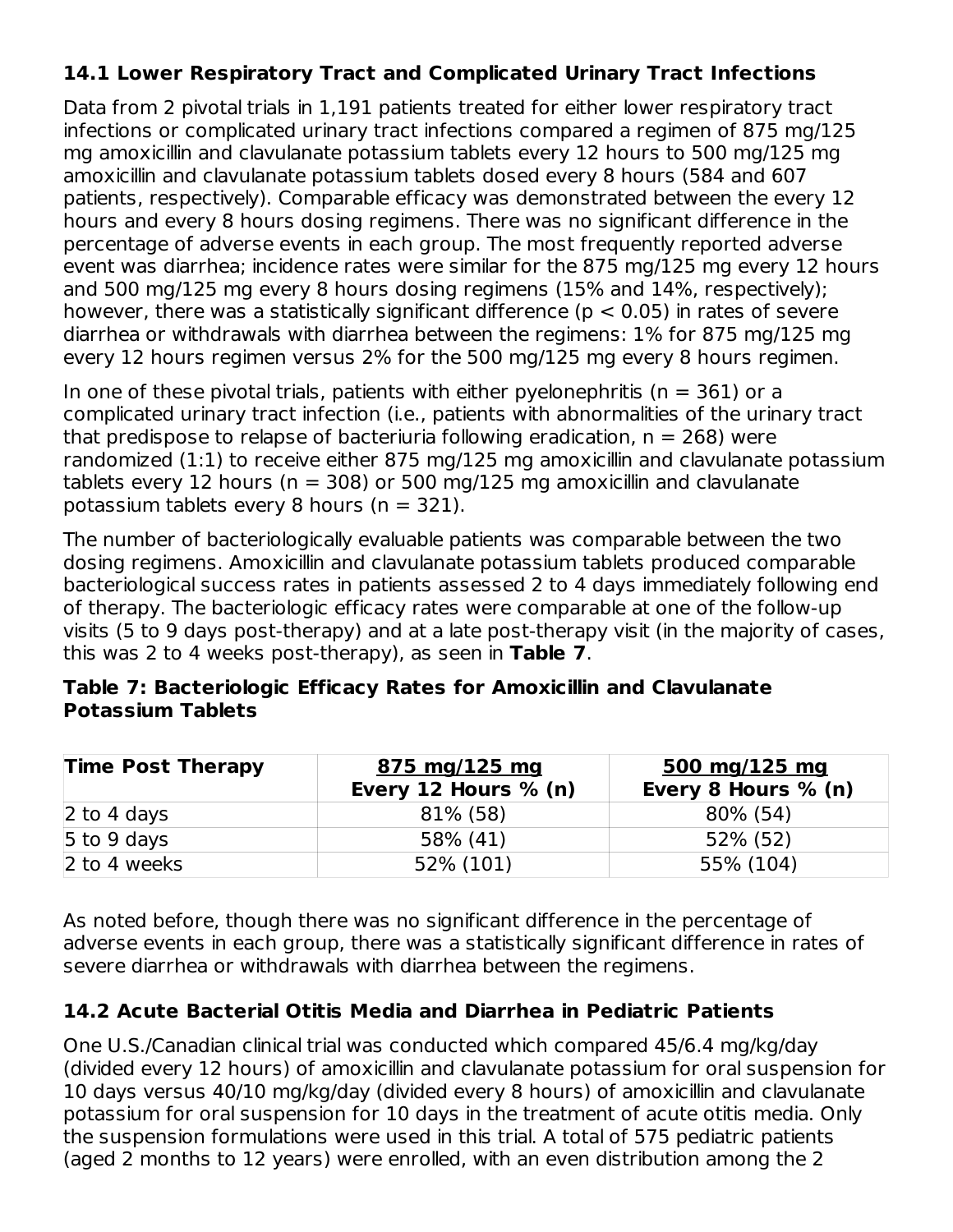treatment groups and a comparable number of patients were evaluable (i.e.,  $\geq 84\%$ ) per treatment group. Otitis media-specific criteria were required for eligibility and a strong correlation was found at the end of therapy and follow-up between these criteria and physician assessment of clinical response. The clinical efficacy rates at the end of therapy visit (defined as 2 to 4 days after the completion of therapy) and at the followup visit (defined as 22 to 28 days post-completion of therapy) were comparable for the 2 treatment groups, with the following cure rates obtained for the evaluable patients: At end of therapy, 87% (n = 265) and 82% (n = 260) for 45 mg/kg/day every 12 hours and 40 mg/kg/day every 8 hours, respectively. At follow-up,  $67\%$  (n = 249) and  $69\%$  (n = 243) for 45 mg/kg/day every 12 hours and 40 mg/kg/day every 8 hours, respectively.

Diarrhea was defined as either: (a) 3 or more watery or 4 or more loose/watery stools in 1 day; OR (b) 2 watery stools per day or 3 loose/watery stools per day for 2 consecutive days. The incidence of diarrhea was significantly lower in patients who received the every 12 hours regimen compared to patients who received the every 8 hours regimen (14% and 34%, respectively). In addition, the number of patients with either severe diarrhea or who were withdrawn with diarrhea was significantly lower in the every 12 hours treatment group (3% and 8% for the every 12 hours/10 day and every 8 hours/10 day, respectively). In the every 12 hours treatment group, 3 patients (1%) were withdrawn with an allergic reaction, while 1 patient in the every 8 hours group was withdrawn for this reason. The number of patients with a candidal infection of the diaper area was 4% and 6% for the every 12 hours and every 8 hours groups, respectively.

It is not known if the finding of a statistically significant reduction in diarrhea with the oral suspensions dosed every 12 hours, versus suspensions dosed every 8 hours, can be extrapolated to the chewable tablets. The presence of mannitol in the chewable tablets may contribute to a different diarrhea profile. The every 12 hour oral suspensions (200 mg/25.8 mg per 5 mL and 400 mg/57 mg per 5 mL) are sweetened with aspartame.

### **15 REFERENCES**

1. Swanson-Biearman B, Dean BS, Lopez G, Krenzelok EP. The effects of penicillin and cephalosporin ingestions in children less than six years of age. Vet Hum Toxicol. 1988; 30: 66-67.

## **16 HOW SUPPLIED/STORAGE AND HANDLING**

### **Amoxicillin and Clavulanate Potassium for Oral Suspension USP**

400 mg/57 mg per 5 mL: White to off-white powder – Each 5 mL of reconstituted orange-raspberry-flavored suspension contains 400 mg amoxicillin, USP and 57 mg clavulanic acid as the potassium salt. It is available in bottles of 100 mL (NDC 68071- 5208-1).

Store at 20° to 25°C (68° to 77°F) [See USP Controlled Room Temperature]. Dispense in original containers. Store reconstituted suspension under refrigeration. Discard unused suspension after 10 days.

## **17 PATIENT COUNSELING INFORMATION**

## **17.1 Information for Patients**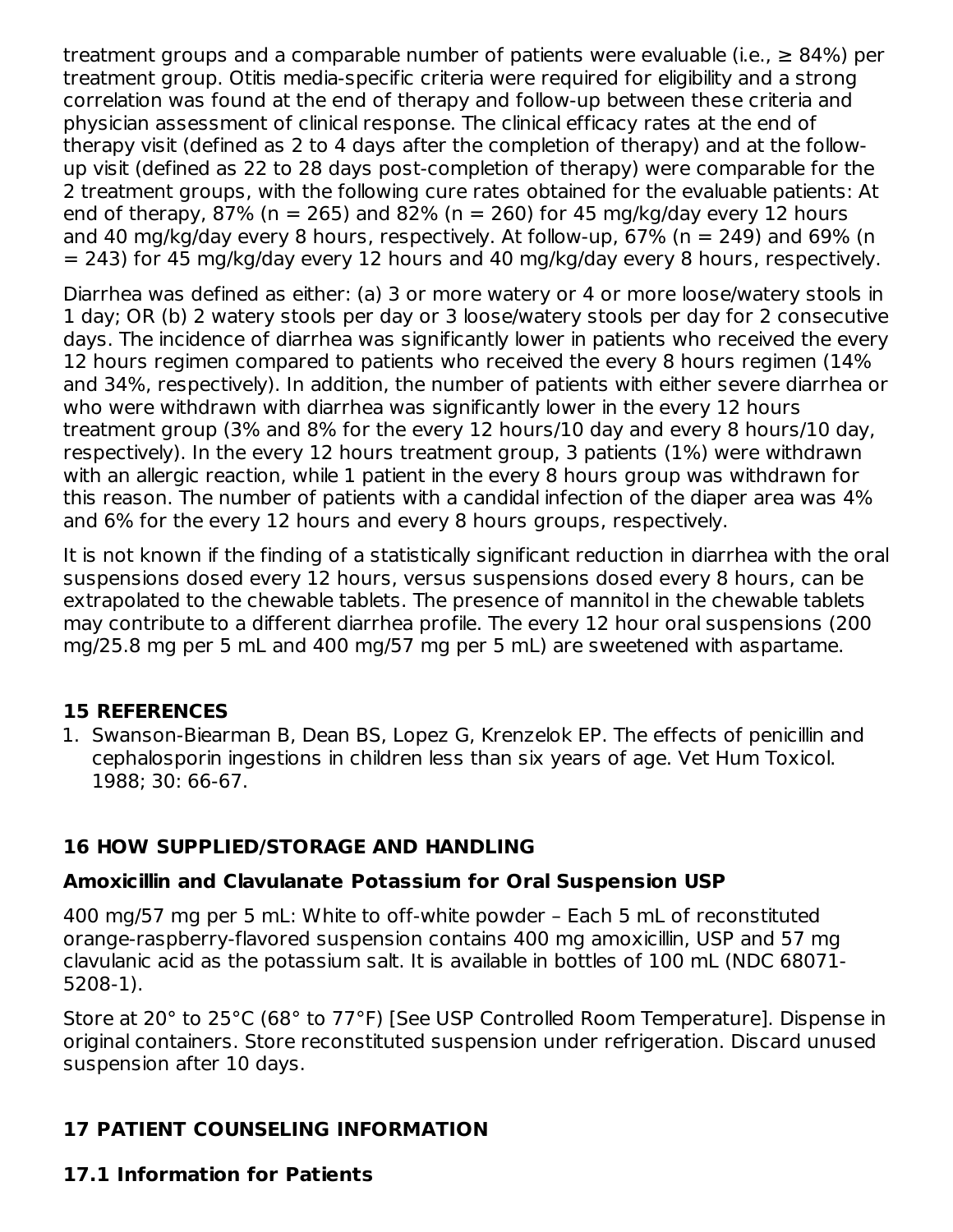Patients should be informed that amoxicillin and clavulanate potassium tablets, amoxicillin and clavulanate potassium for oral suspension, and amoxicillin and clavulanate potassium tablets (chewable) may be taken every 8 hours or every 12 hours, depending on the dose prescribed. Each dose should be taken with a meal or snack to reduce the possibility of gastrointestinal upset.

Patients should be counseled that antibacterial drugs, including amoxicillin and clavulanate potassium tablets, amoxicillin and clavulanate potassium for oral suspension, and amoxicillin and clavulanate potassium tablets (chewable), should only be used to treat bacterial infections. They do not treat viral infections (e.g., the common cold). When amoxicillin and clavulanate potassium tablets, amoxicillin and clavulanate potassium for oral suspension, and amoxicillin and clavulanate potassium tablets (chewable) are prescribed to treat a bacterial infection, patients should be told that although it is common to feel better early in the course of therapy, the medication should be taken exactly as directed. Skipping doses or not completing the full course of therapy may: (1) decrease the effectiveness of the immediate treatment, and (2) increase the likelihood that bacteria will develop resistance and will not be treatable by amoxicillin and clavulanate potassium tablets, amoxicillin and clavulanate potassium for oral suspension, and amoxicillin and clavulanate potassium tablets (chewable) or other antibacterial drugs in the future.

Counsel patients that diarrhea is a common problem caused by antibacterials, and it usually ends when the antibacterial is discontinued. Sometimes after starting treatment with antibacterials, patients can develop watery and bloody stools (with or without stomach cramps and fever) even as late as 2 or more months after having taken their last dose of the antibacterial. If diarrhea is severe or lasts more than 2 or 3 days, patients should contact their physician.

Patients should be advised to keep suspension refrigerated. Shake well before using. When dosing a child with the suspension (liquid) of amoxicillin/clavulanate potassium, use a dosing spoon or medicine dropper. Be sure to rinse the spoon or dropper after each use. Bottles of suspension of amoxicillin/clavulanate potassium may contain more liquid than required. Follow your doctor's instructions about the amount to use and the days of treatment your child requires. Discard any unused medicine.

Patients should be aware that amoxicillin and clavulanate potassium tablets, amoxicillin and clavulanate potassium for oral suspension, and amoxicillin and clavulanate potassium tablets (chewable) contain a penicillin class drug product that can cause allergic reactions in some individuals.

All brand names listed are the registered trademarks of their respective owners and are not trademarks of Teva Pharmaceuticals USA.

Manufactured In Canada By:

### **Teva Canada Limited**

Toronto, Canada M1B 2K9

Manufactured For:

### **Teva Pharmaceuticals USA, Inc.**

North Wales, PA 19454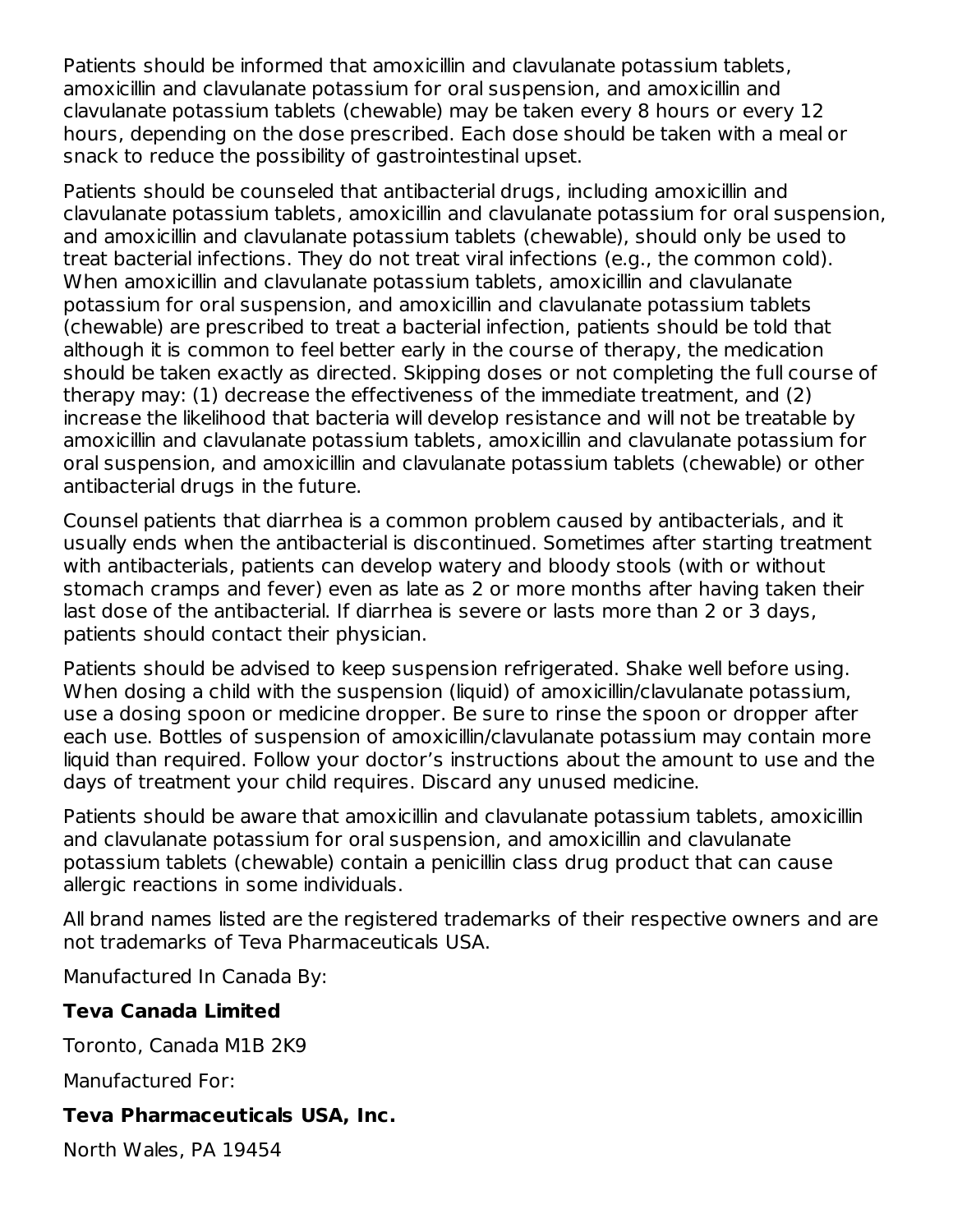### **Package/Label Display Panel**

**Active Ingredient/Active Moiety**



## **AMOXICILLIN AND CLAVULANATE POTASSIUM**

amoxicillin and clavulanate potassium powder, for suspension

| <b>Product Information</b>     |                                          |                       |                                   |  |  |
|--------------------------------|------------------------------------------|-----------------------|-----------------------------------|--|--|
| <b>Product Type</b>            | <b>HUMAN PRESCRIPTION</b><br><b>DRUG</b> | Item Code<br>(Source) | NDC:68071-5208(NDC:0093-<br>2279) |  |  |
| <b>Route of Administration</b> | ORAL                                     |                       |                                   |  |  |

| ACCIVE THEFTER CIRCUITE MURICY                                                         |                                        |                     |
|----------------------------------------------------------------------------------------|----------------------------------------|---------------------|
| <b>Ingredient Name</b>                                                                 | <b>Basis of</b><br><b>Strength</b>     | Strength            |
| AMOXICILLIN (UNII: 804826)2HU) (AMOXICILLIN ANHYDROUS -<br>UNII:9EM05410Q9)            | <b>AMOXICILLIN</b><br><b>ANHYDROUS</b> | 400 mg<br>in $5 mL$ |
| <b>CLAVULANATE POTASSIUM (UNII: Q420MW3AT8) (CLAVULANIC ACID -</b><br>UNII:23521W1S24) | <b>CLAVULANIC ACID</b>                 | 57 mg<br>in 5 $mL$  |

| <b>Inactive Ingredients</b>                           |                 |
|-------------------------------------------------------|-----------------|
| <b>Ingredient Name</b>                                | <b>Strength</b> |
| <b>DEXTROSE</b> (UNII: IY9XDZ 35W2)                   |                 |
| <b>ASPARTAME</b> (UNII: Z0H242BBR1)                   |                 |
| <b>ANHYDROUS CITRIC ACID (UNII: XF417D3PSL)</b>       |                 |
| <b>SILICON DIOXIDE (UNII: ETJ7Z6XBU4)</b>             |                 |
| <b>MANNITOL (UNII: 30WL53L36A)</b>                    |                 |
| <b>HYPROMELLOSE 2910 (5 MPA.S) (UNII: R75537T0T4)</b> |                 |
| <b>ANHYDROUS TRISODIUM CITRATE (UNII: RS7A450LGA)</b> |                 |
| <b>SACCHARIN SODIUM (UNII: SB8ZUX40TY)</b>            |                 |